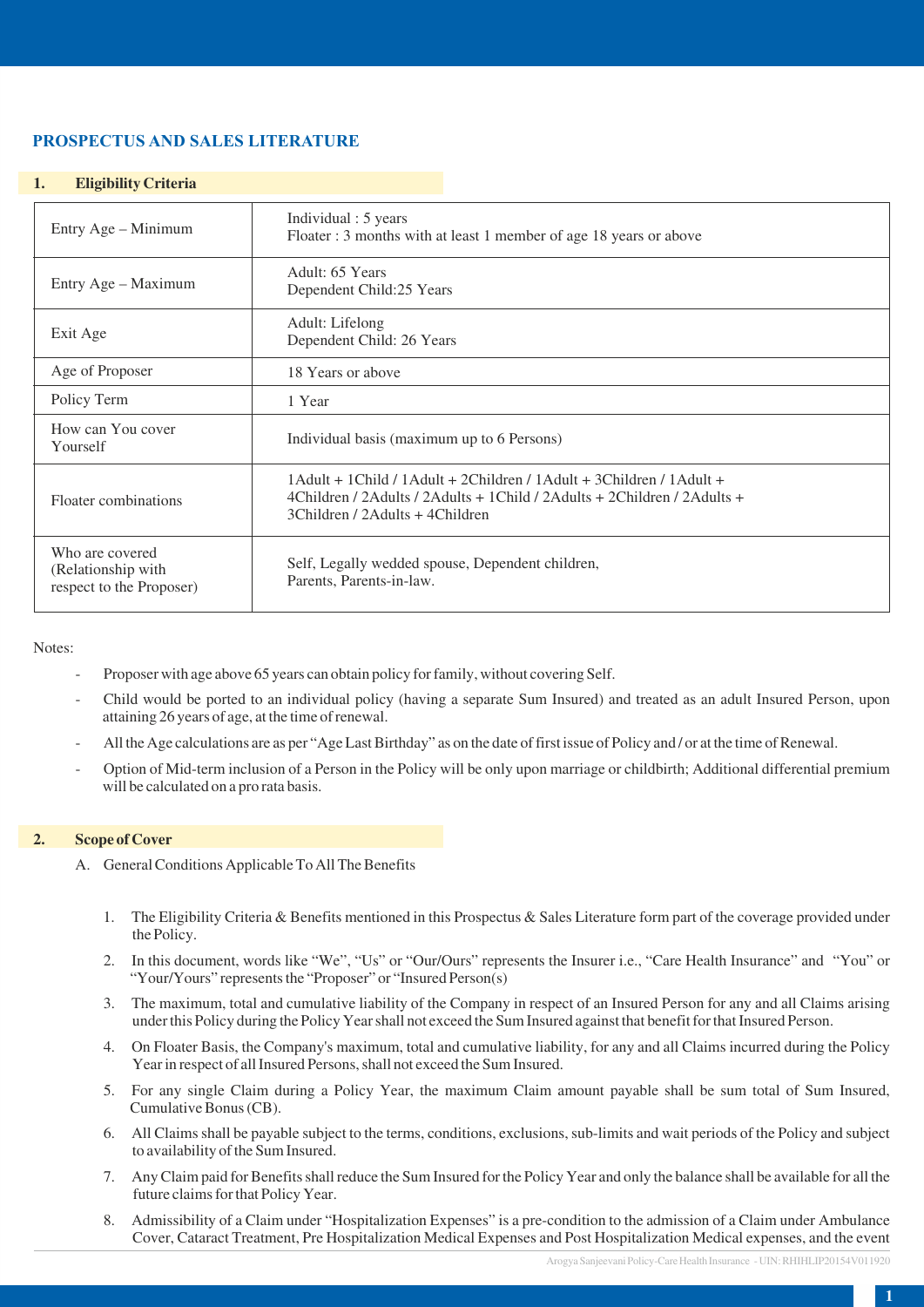giving rise to a Claim under Benefit "Hospitalization Expenses" shall be within the Policy year for the Claim of such Benefit to be accepted.

**9.** If the Insured Person suffers a relapse within 45 days from the date of last discharge / consultation from the Hospital for which a Claim has been made, then such relapse shall be deemed to be part of the same Claim and all the limits of Per Claim Limit under this Policy shall be applied as if they were under a single Claim.

#### **2.1. Hospitalization:**

We shall indemnify medical expenses incurred for Hospitalization of Yours during the Policy year, up to the Sum Insured and Cumulative Bonus for,

- **(i)** Room Rent , Boarding, Nursing Expenses as provided by the Hospital / Nursing Home up to 2% of the sum insured subject to maximum of Rs. 5000/-, per day.
- **(ii)** Intensive Care Unit (ICU) / Intensive Cardiac Care Unit (ICCU) expenses up to 5% of sum insured subject to maximum of

Rs.I0, 000/- per day.

- **(iii)** Surgeon, Anesthetist, Medical Practitioner, Consultants, Specialist Fees whether paid directly to the treating doctor/ surgeon or to the hospital
- **(iv)** Anesthesia, blood, oxygen, operation theatre charges, surgical appliances, medicines and drugs, costs towards diagnostics, diagnostic imaging modalities and such similar other expenses.

#### **2.1.1 Other Expenses:**

- **i.** Expenses incurred on treatment of cataract subject to the sub limits.
- **ii.** Dental treatment, necessitated due to disease or injury
- **iii.** Plastic surgery necessitated due to disease or injury
- **iv.** All the day care treatments
- **v.** Expenses incurred on road Ambulance subject to a maximum of Rs.2000/- per Hospitalization.

# **2.2 AYUSH Treatment**

We shall indemnify medical expenses incurred for inpatient care treatment under Ayurveda, Yoga and Naturopathy, Unani, Siddha and Homeopathy systems of medicines during each Policy Year up to the limit of sum insured in any AYUSH Hospital.

#### **2.3. Cataract Treatment**

We shall indemnify medical expenses incurred for treatment of Cataract, subject to a limit of 25% of Sum Insured or Rs.40, 000/-, whichever is lower, per each eye in one policy year.

#### **2.4. Pre Hospitalization**

We shall indemnify Pre Hospitalization medical expenses incurred, related to an admissible Hospitalization requiring Inpatient care, for a fixed period of 30 days prior to the date of admissible Hospitalization covered under the policy.

#### **2.5. Post Hospitalization**

The shall indemnify Post Hospitalization medical expenses incurred, related to an admissible hospitalization requiring inpatient care, for a fixed period of 60 days from the date of discharge from the Hospital, following an admissible Hospitalization covered under the policy.

- **2.6.** The following procedures will be covered (wherever medically indicated) either as in patient or as part of day care treatment in a hospital up to 50% of Sum Insured, during the policy period:
	- **A.** Uterine Artery Embolization and HIFU (High intensity focused ultrasound)
	- **B.** Balloon Sinuplasty
	- **C.** Deep Brain stimulation
	- **D.** Oral chemotherapy
	- **E.** Immunotherapy- Monoclonal Antibody to be given as injection
	- **F.** Intra vitreal injections
	- **G.** Robotic surgeries
	- **H.** Stereotactic radio surgeries
	- **I.** Bronchical Thermoplasty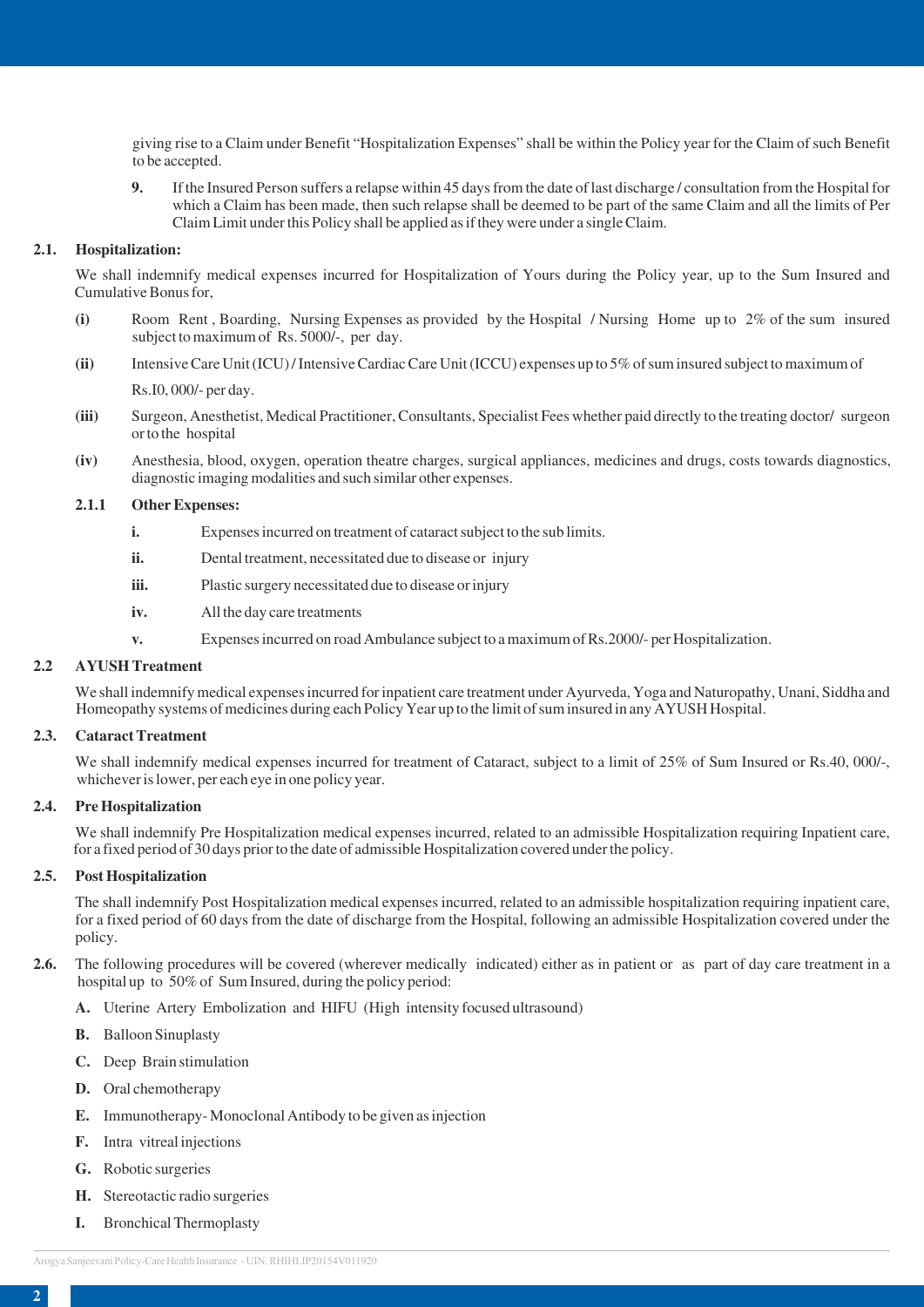- **J.** Vaporisation of the prostrate (Green laser treatment or holmium laser treatment)
- **K.** IONM (Intra Operative Neuro Monitoring)
- **L.** Stem cell therapy: Hematopoietic stem cells for bone marrow transplant for haematological conditions to be covered.
- **2.7.** The expenses that are not covered in this policy are placed under List-I of Annexure-A. The list of expenses that are to be subsumed into room charges, or procedure charges or costs of treatment are placed under List-II, List- III and List-IV of Annexure-A respectively.

# **3. CUMULATIVE BONUS (CB)**

Cumulative Bonus will be increased by 5% in respect of each claim free policy year (where no claims are reported), provided the policy is renewed with us without a break subject to maximum of 50% of the sum insured under the current policy year. If a claim is made in any particular year, the cumulative bonus accrued shall be reduced at the same rate at which it has accrued. However, sum insured will be maintained and will not be reduced in the policy year.

## **Notes:**

- **i.** In case where the policy is on individual basis, the CB shall be added and available individually to you if no claim has been reported. CB shall reduce only in case of claim from the same Insured Person.
- **ii.** In case where the policy is on floater basis, the CB shall be added and available to the family on floater basis, provided no claim has been reported from any member of the family. CB shall reduce in case of claim from any of you.
- **iii.** CB shall be available only if the Policy is renewed/premium paid within the Grace Period.
- **iv.** If you are covered in the expiring policy on an individual basis and there is an accumulated CB for such member under the expiring policy, and such expiring policy has been Renewed on a floater policy basis then the CB to be carried forward for credit in such Renewed Policy shall be the one that is applicable to the lowest among all you.
- **v.** In case of floater policies where you Renew your expiring policy by splitting the Sum Insured in to two or more floater policies/individual policies or in cases where the policy is split due to the child attaining the age of 25 years ,the CB of the expiring policy shall be apportioned to such Renewed Policies in the proportion of the Sum Insured of each Renewed Pol icy
- **vi**. If the Sum Insured has been reduced at the time of Renewal, the applicable CB shall be reduced in the same proportion to the Sum Insured in current Policy.
- **vii.** If the Sum Insured under the Policy has been increased at the time of Renewal the CB shall be calculated on the Sum Insured of the last completed Policy Year.
- **viii.** If a claim is made in the expiring Policy Year, and is notified to Us after the acceptance of Renewal premium any awarded CB shall be withdrawn.

# **4. WAITING PERIOD**

#### **4.1 Pre-Existing Diseases - Code- Excl01**

- **(a)** Expenses related to the treatment of a pre-existing Disease (PED) and its direct complications shall be excluded until the expiry of 48 months of continuous coverage after the date of inception of the first policy with insurer.
- **(b)** In case of enhancement of sum insured the exclusion shall apply afresh to the extent of sum insured increase.
- **(c)** If the Insured Person is continuously covered without any break as defined under the portability norms of the extant IRDAI (Health Insurance) Regulations, then waiting period for the same would be reduced to the extent of prior coverage.
- **(d)** Coverage under the policy after the expiry of 48 months for any pre-existing disease is subject to the same being declared at the time of application and accepted by us.

#### **4.2 First Thirty Days Waiting Period(Code- Excl03)**

- **(a)** Expenses related to the treatment of any illness within 30 days from the first policy commencement date shall be excluded except claims arising due to an accident, provided the same are covered.
- **(b)** This exclusion shall not, however, apply if the Insured Person has Continuous Coverage for more than twelve months.
- **(c)** The within referred waiting period is made applicable to the enhanced sum insured in the event of granting higher sum insured subsequently.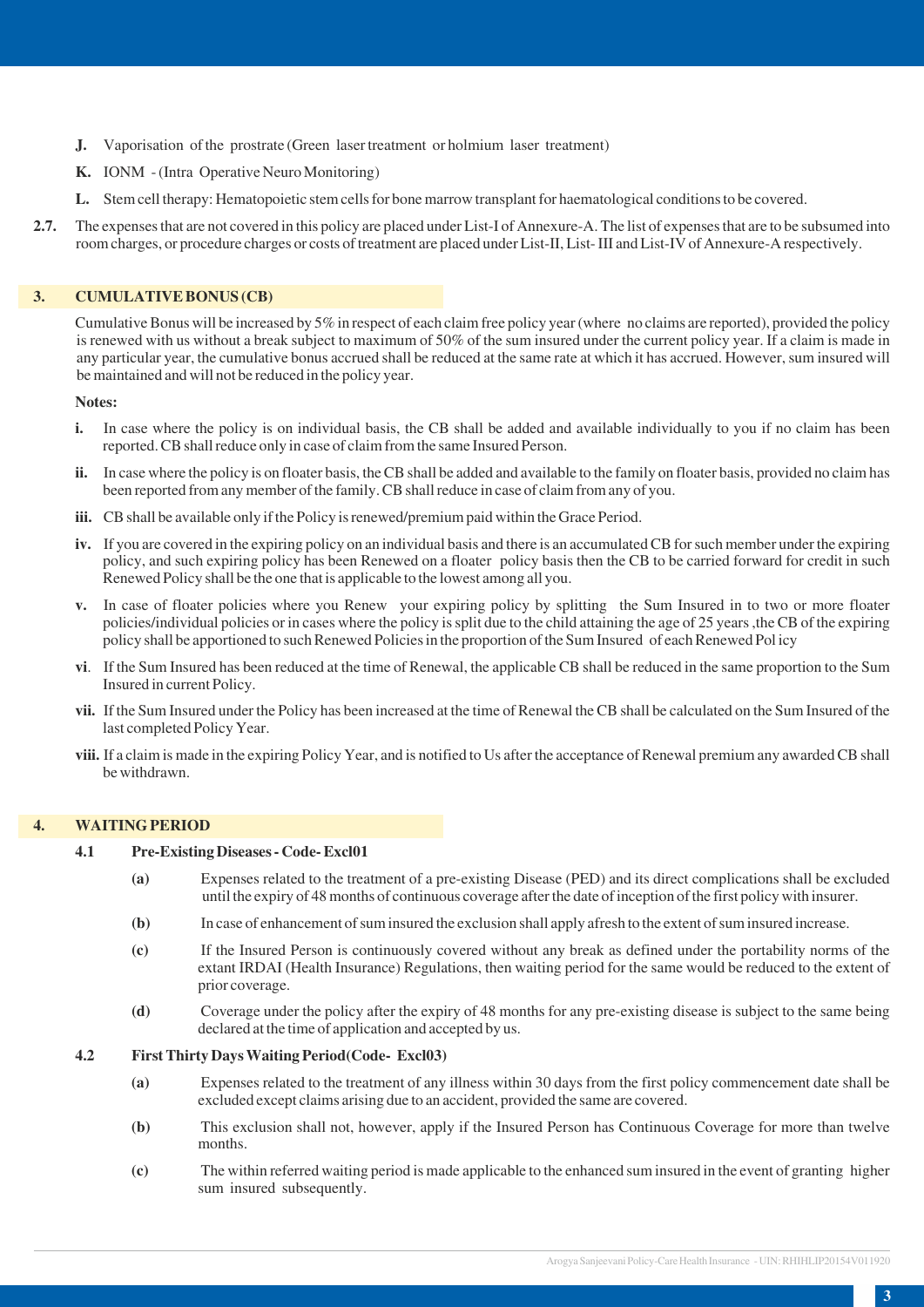### **4.3 Specific Waiting Period: (Code- Excl02)**

- **(a.)** Expenses related to the treatment of the following listed conditions, surgeries/treatments shall be excluded until the expiry of 24/48 months of continuous coverage, as may be the case after the date of inception of the first policy with the insurer. This exclusion shall not be applicable for claims arising due to an accident.
- **(b.)** In case of enhancement of sum insured the exclusion shall apply afresh to the extent of sum insured increase.
- **(c)** If any of the specified disease/procedure falls under the waiting period specified for pre-existing diseases, then the longer of the two waiting periods shall apply.
- **(d.)** The waiting period for listed conditions shall apply even if contracted after the policy or declared and accepted without a specific exclusion.
- **(e.)** If the Insured Person is continuously covered without any break as defined under the applicable norms on portability stipulated by IRDAI, then waiting period for the same would be reduced to the extent of prior coverage.
	- **I. 24 Months waiting period**
		- **1.** Benign ENT disorders
		- **2.** Tonsillectomy
		- **3.** Adenoidectomy
		- **4.** Mastoidectomy
		- **5.** Tympanoplasty
		- **6.** Hysterectomy
		- **7.** All internal and external benign tumours, cysts, polyps of any kind, including benign breast lumps
		- **8.** Benign prostate hypertrophy
		- **9.** Cataract and age related eye ailments
		- **10.** Gastric/ Duodenal Ulcer
		- **11.** Gout and Rheumatism
		- **12.** Hernia of all types
		- **13.** Hydrocele
		- **14.** Non Infective Arthritis
		- **15.** Piles, Fissures and Fistula in anus
		- **16.** Pilonidal sinus, Sinusitis and related disorders
		- **17.** Prolapse inter Vertebral Disc and Spinal Diseases unless arising from accident
		- **18.** Calculi in urinary system,Gall Bladder and Bile duct, excluding malignancy.
		- **19.** Varicose Veins and Varicose Ulcers
		- **20.** InternalCongenitalAnomalies
	- **ii. 48 Months waiting period**
		- **1.** Treatment for joint replacement unless arising from accident
		- **2.** Age-related Osteoarthritis & Osteoporosis

### **5. EXCLUSIONS**

We shall not be liable to make any payment under the policy, in respect of any expenses incurred in connection with or in respect of:

# **5.1 Investigation & Evaluation(Code- Excl04)**

- **(a.)** Expenses related to any admission primarily for diagnostics and evaluation purposes.
- **(b.)** Any diagnostic expenses which are not related or not incidental to the current diagnosis and treatment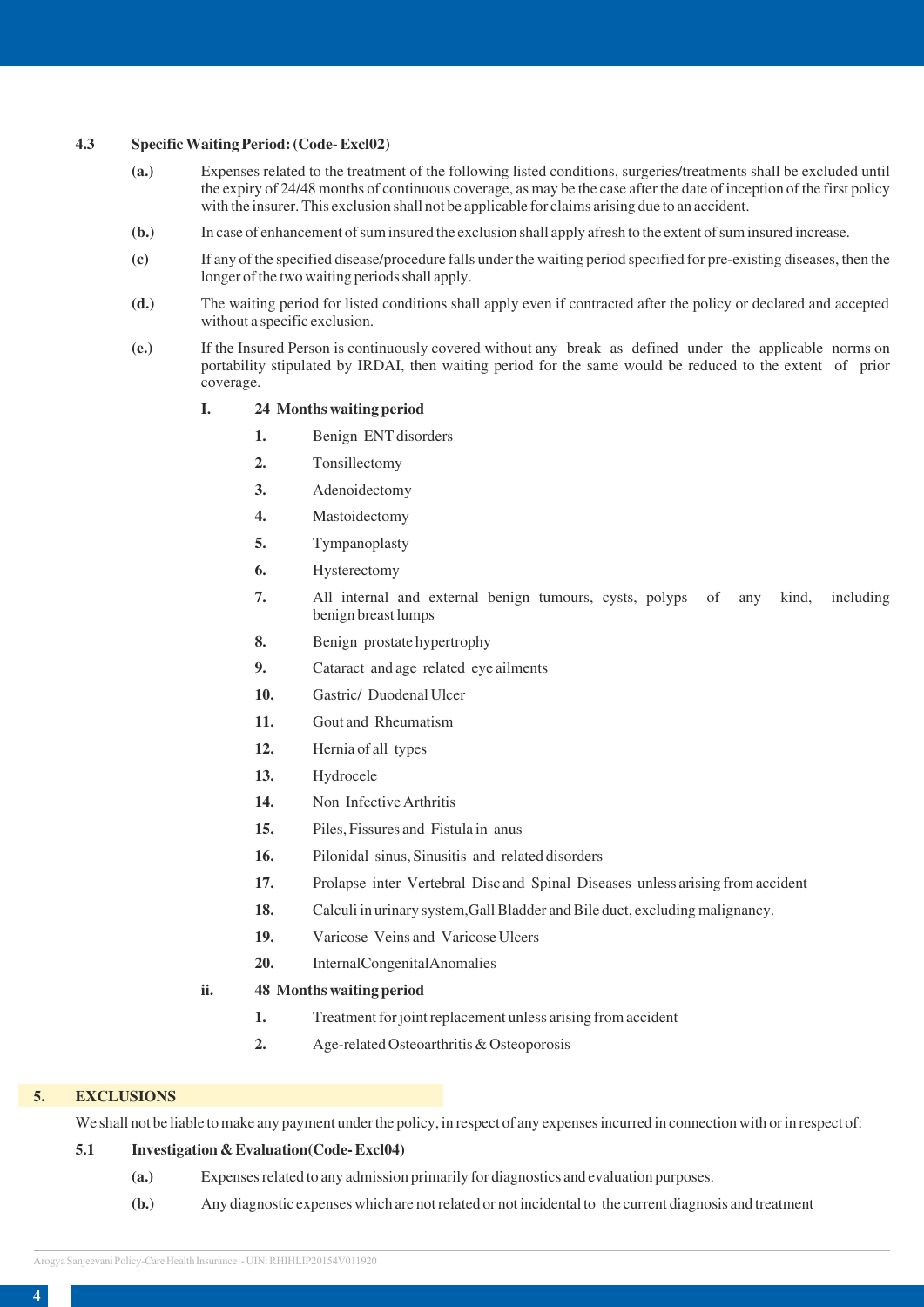# **5.2 Rest Cure, rehabilitation and respite care (Code- Excl05)**

- **a.** Expenses related to any admission primarily for enforced bed rest and not for receiving treatment. This also includes:
	- **i.** Custodial care either at home or in a nursing facility for personal care such as help with activities of daily living such as bathing, dressing, moving around either by skilled nurses or assistant or non-skilled persons .
	- **ii.** Any services for people who are terminally ill to address physical, social, emotional and spiritual needs.

### **5.3 Obesity/ Weight Control(Code- Excl06)**

Expenses related to the surgical treatment of obesity that does not fulfill all the below conditions:

- **1.** Surgery to be conducted is upon the advice of the Doctor
- **2.** The surgery/Procedure conducted should be supported by clinical protocols
- **3.** The member has to be 18 years of age or older and
- **4.** Body Mass Index ( BMI) ;
	- **(a)** greater than or equal to 40 or
	- **(b)** greater than or equal to 35 in conjunction with any of the following severe co-morbidities following failure of less invasive methods of weight loss:
		- **(i.)** Obesity-related cardiomyopathy
		- **(ii.)** Coronary heart disease
		- **(iii.)** Severe Sleep Apnea
		- **(iv.)** Uncontrolled Type2 Diabetes

#### **5.4 Change-of-Gender treatments: (Code- Excl07)**

Expenses related to any treatment, including surgical management, to change characteristics of the body to those of the opposite sex.

# **5.5 Cosmetic or plastic Surgery: (Code- Excl08)**

Expenses for cosmetic or plastic surgery or any treatment to change appearance unless for reconstruction following an Accident, Burn(s) or Cancer or as part of medically necessary treatment to remove a direct and immediate health risk to the insured. For this to be considered a medical necessity, it must be certified by the attending Medical Practitioner.

#### **5.6 Hazardous or Adventure sports: (Code- Excl09)**

Expenses related to any treatment necessitated due to participation as a professional in hazardous or adventure sports, including but not limited to, para-jumping, rock climbing, mountaineering, rafting, motor racing, horse racing or scuba diving, hand gliding, sky diving, deep-sea diving.

#### **5.7 Breach of law: (Code- Excl10)**

Expenses for treatment directly arising from or consequent upon any Insured Person committing or attempting to commit a breach of law with criminal intent.

### **5.8 Excluded Providers: (Code- Excl11)**

Expenses incurred towards treatment in any hospital or by any Medical Practitioner or any other provider specifically excluded by the Insurer and disclosed in its website / notified to the policyholders are not admissible. However, in case of life threatening situations or following an accident, expenses up to the stage of stabilization are payable but not the complete claim.

Note: Refer Annexure – C of the Prospectus cum Sales Literature for list of excluded hospitals.

- **5.9** Treatment for Alcoholism, drug or substance abuse or any addictive condition and consequences thereof. (Code-Excl12)
- **5.10** Treatments received in heath hydros, nature cure clinics, spas or similar establishments or private beds registered as a nursing home attached to such establishments or where admission is arranged wholly or partly for domestic reasons. (Code-Excl13)
- **5.11** Dietary supplements and substances that can be purchased without prescription, including but not limited to Vitamins, minerals and organic substances unless prescribed by a medical practitioner as part of hospitalization claim or day care procedure (Code- Excl14)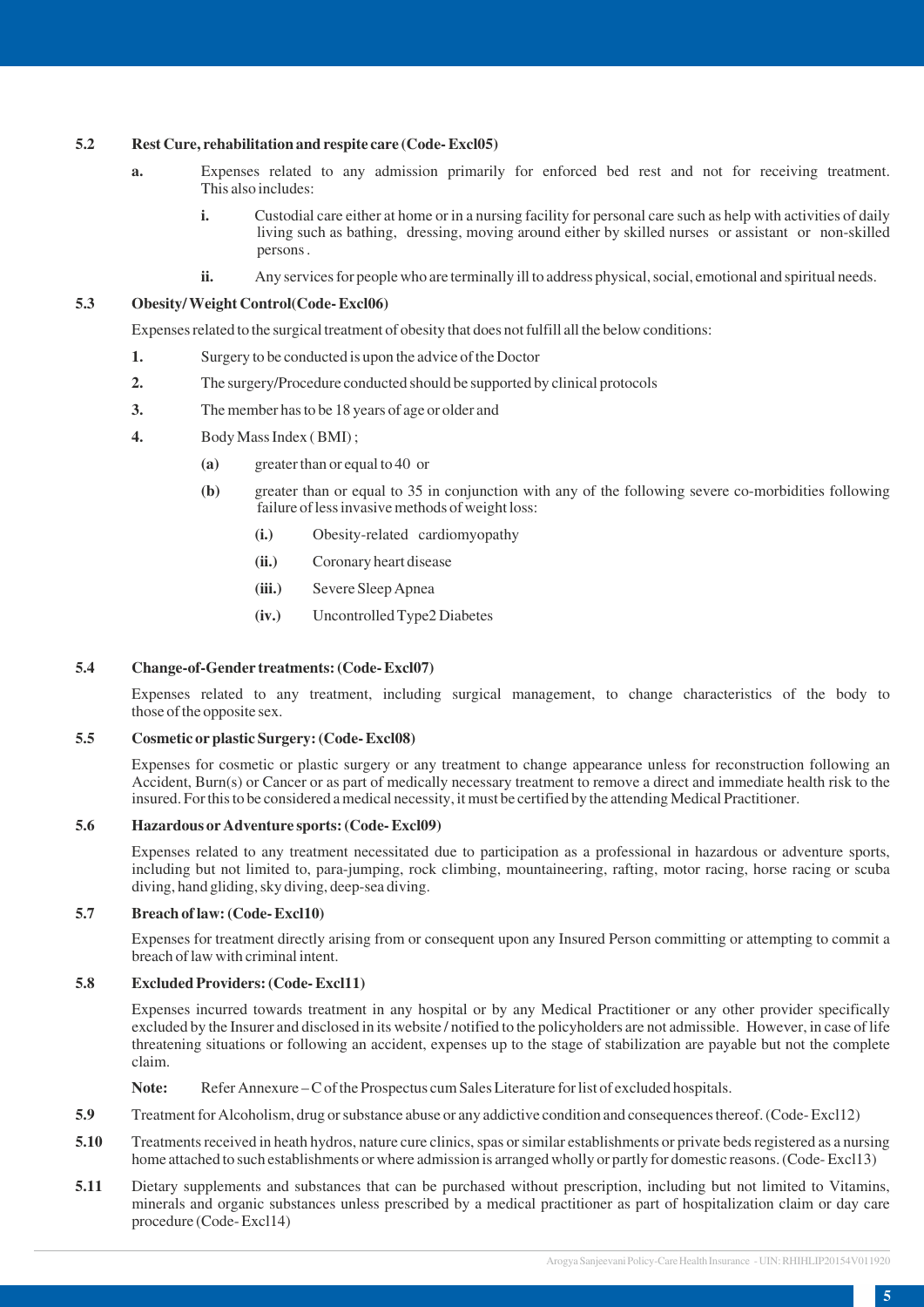# **5.12 Refractive Error: (Code- Excl15)**

Expenses related to the treatment for correction of eye sight due to refractive error less than 7.5 dioptres.

# **5.13 Unproven Treatments: (Code- Excl16)**

Expenses related to any unproven treatment, services and supplies for or in connection with any treatment. Unproven treatments are treatments, procedures or supplies that lack significant medical documentation to support their effectiveness.

# **5.14 Sterility and Infertility: (Code- Excl17)**

Expenses related to sterility and infertility. This includes:

- **(i)** Any type of contraception, sterilization
- **(ii)** Assisted Reproduction services including artificial insemination and advanced reproductive technologies such as IVF, ZIFT, GIFT, ICSI
- **(iii)** Gestational Surrogacy
- **(iv)** Reversal of sterilization

## **5.15 Maternity: (Code Excl18)**

- **(a)** Medical treatment expenses traceable to childbirth (including complicated deliveries and caesarean sections incurred during hospitalization) except ectopic pregnancy;
- **(b)** Expenses towards miscarriage (unless due to an accident) and lawful medical termination of pregnancy during the policy period.
- **5.16** War (whether declared or not) and war like occurrence or invasion, acts of foreign enemies, hostilities, civil war, rebellion, revolutions, insurrections, mutiny, military or usurped power, seizure, capture, arrest , restraints and detainment of all kinds.
- **5.17** Nuclear, chemical or biological attack or weapons, contributed to, caused by, resulting from or from any other cause or event contributing concurrently or in any other sequence to the loss , claim or expense. For the purpose of this exclusion:
	- **(a)** Nuclear attack or weapons means the use of any nuclear weapon or device or waste or combustion of nuclear fuel or the emission, discharge, dispersal, release or escape of fissile/ fusion material emitting a level of radioactivity capable of causing any Illness, incapacitating disablement or death.
	- **(b)** Chemical attack or weapons means the emission, discharge, dispersal, release or escape of any solid, liquid or gaseous chemical compound which, when suitably distributed, is capable of causing any Illness, incapacitating disablement or death.
	- **(c)** Biological attack or weapons means the emission, discharge, dispersal, release or escape of any pathogenic (disease producing) micro-organisms and/or biologically produced toxins (including genetically modified organisms and chemically synthesized toxins) which are capable of causing any Illness, incapacitating disablement or death.
- **5.18** Any expenses incurred on Domiciliary Hospitalization and OPD treatment
- **5.19** Treatment taken outside the geographical limits of India
- **5.20** In respect of the existing diseases, disclosed by the insured and mentioned in the policy schedule (based on insured's consent), policyholder is not entitled to get the coverage for specified ICD codes.

# **6. CLAIM PROCEDURE**

#### **6.1 Procedure for Cashless claims:**

- **a.** Treatment may be taken in a network provider and is subject to pre authorization by us or authorized TPA.
- **b.** Cashless request form available with the network provider and TPA shall be completed and sent to us/TPA for authorization.
- **c.** We/ TPA upon getting cashless request form and related medical information from you/ network provider will issue pre-authorization letter to the hospital after verification.
- **d.** At the time of discharge, you have to verify and sign the discharge papers, pay for non-medical and inadmissible expenses.
- **e.** We/TPA reserves the rights to deny pre-authorization in case you are unable to provide the relevant medical details.
- **f.** In case of denial of cashless access, you may obtain the treatment as per treating doctor's advice and submit the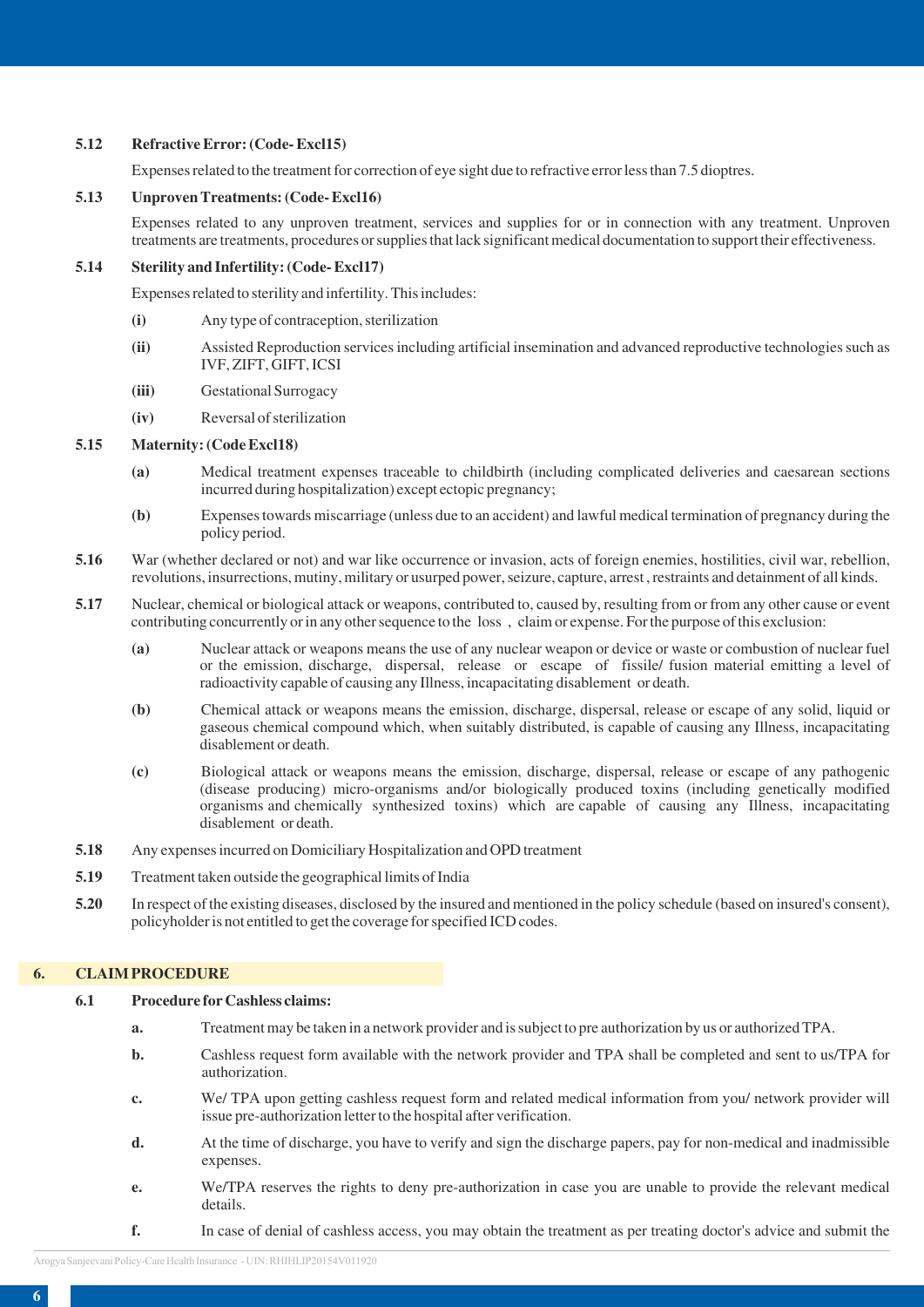# claim documents to us/TPA for reimbursement.

## **6.2** Procedure for reimbursement of claims:

For reimbursement of claims you may submit the necessary documents to TPA (if applicable)/us within the prescribed time limit as specified hereunder.

| SL No | Type of Claim                                                                  | <b>Prescribed Time limit</b>                                                |
|-------|--------------------------------------------------------------------------------|-----------------------------------------------------------------------------|
|       | Reimbursement of hospitalization, day care<br>and pre hospitalization expenses | Within thirty days of date<br>of discharge from hospital                    |
|       | Reimbursement of post hospitalization<br>expenses                              | Within fifteen days from<br>completion of post<br>hospitalization treatment |

# **6.3 Notification of Claim**

Notice with full particulars shall be sent to us/TPA (if applicable) as under:

- **(i)** Within 24 hours from the date of emergency hospitalization required or before the Insured Person's discharge from Hospital, whichever is earlier.
- **(ii)** At least 48 hours prior to admission in Hospital in case of a planned Hospitalization.

### **6.4 Documents to be submitted:**

The reimbursement claim is to be supported with the following documents and submitted within the prescribed time limit.

- **1.** Duly Completed claim form
- **2.** Photo Identity proof of the patient
- **3.** Medical practitioner's prescription advising admission
- **4.** Original bills with itemized break-up
- **5.** Payment receipts
- **6.** Discharge summary including complete medical history of the patient along with other details.
- **7.** Investigation/Diagnostic test reports etc. supported by the prescription from attending medical practitioner
- **8.** OT notes or Surgeon's certificate giving details of the operation performed (for surgical cases).
- **9.** Sticker/Invoice of the Implants, wherever applicable.
- **10.** MLR (Medico Legal Report copy if carried out and FIR (First information report) if registered, where ever applicable.
- **11.** NEFT Details (to enable direct credit of claim amount in bank account) and cancelled cheque.
- **12.** KYC (Identity proof with Address) of the proposer, where claim liability is above Rs.1 Lakh as per AML Guidelines
- **13.** Legal heir/succession certificate, wherever applicable
- **14.** Any other relevant document required by us/TPA for assessment of the claim.

#### **Note:**

- **1.** We shall only accept bills/invoices/medical treatment related documents only in your(s) name for whom the claim is submitted
- **2.** In the event of a claim lodged under the Policy and the original documents having been submitted to any other insurer, we shall accept the copy of the documents and claim settlement advice, duly certified by the other insurer subject to satisfaction of us.
- **3.** Any delay in notification or submission may be condoned on merit where delay is proved to be for reasons beyond the control of your(s).
- **4.** We shall waive off any of above required as per their claim procedure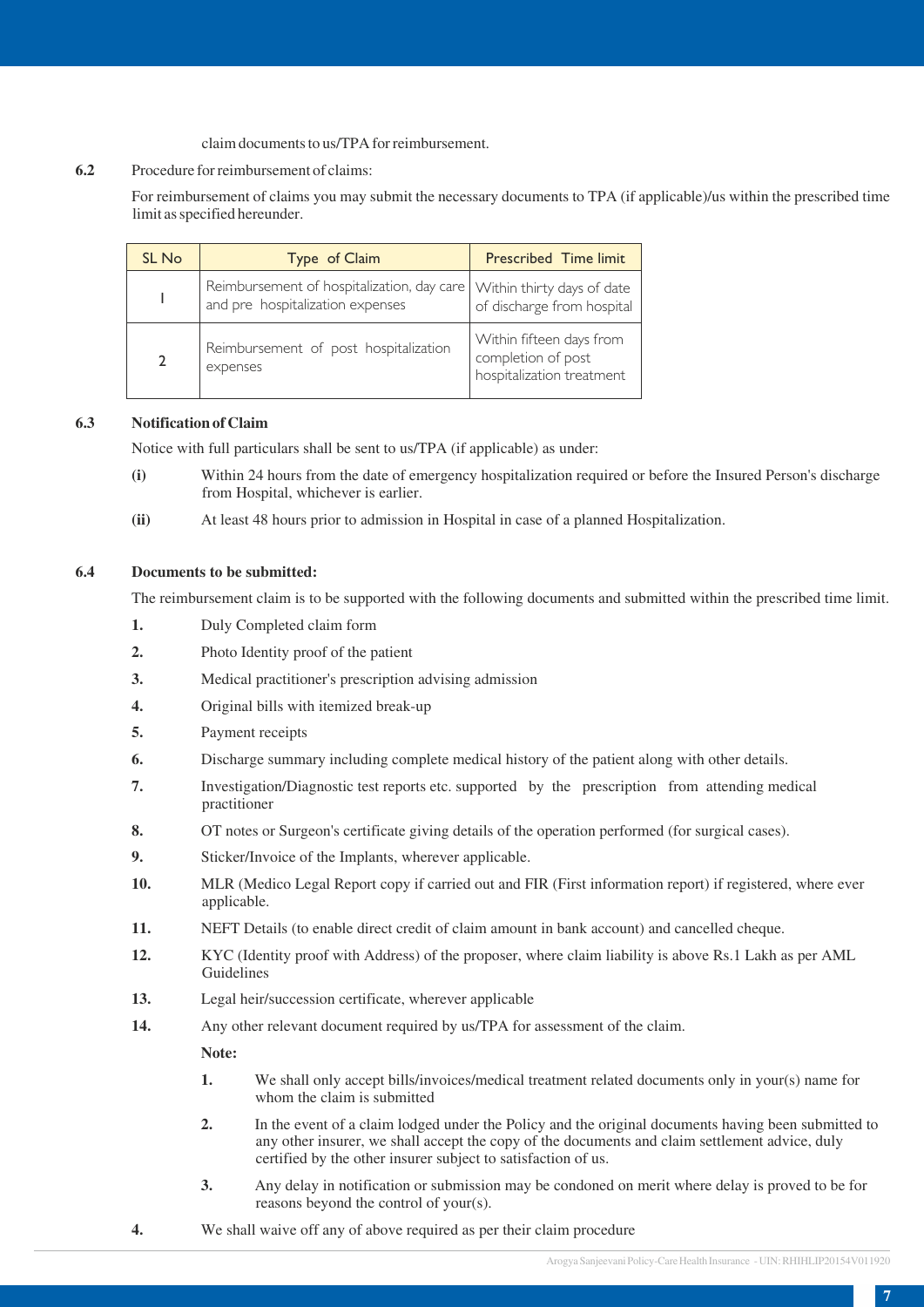### **6.5 Co-payment**

Each and every claim under the Policy shall be subject to a Co-payment of 5% applicable to claim amount admissible and payable as per the terms and conditions of the Policy. The amount payable shall be after deduction of the copayment.

#### **6.6 Claim Settlement (provision for Penal Interest)**

- **(i)** We shall settle or reject a claim, as the case may be, within 30 days from the date of receipt of last necessary document.
- **(ii)** In the case of delay in the payment of a claim, we shall be liable to pay interest from the date of receipt of last necessary document to the date of payment of claim at a rate 2% above the bank rate .
- **(iii)** However, where the circumstances of a claim warrant an investigation in the opinion of us, it shall initiate and complete such investigation at the earliest in any case not later than 30 days from the date of receipt of last necessary document. In such cases, we shall settle the claim within 45 days from the date of receipt of last necessary document.
- **(iv)** In case of delay beyond stipulated 45 days we shall be liable to pay interest at a rate 2% above the bank rate from the date of receipt of last necessary document to the date of payment of claim.

Bank rate shall mean the rate fixed by the Reserve Bank of lndia (RBl) at the beginning of the financial year in which claim has fallen due

#### **6.7 Payment of Claim**

All claims under the policy shall be payable in Indian currency only.

#### **7. SALIENT FEATURES**

### **7.1 Multiple Policies**

- **1.** In case of multiple policies taken by you during a period from the same or one or more insurers to indemnify treatment costs, you shall have the right to require a settlement of his/her claim in terms of any of his/her policies. In all such cases the insurer if chosen by you shall be obliged to settle the claim as long as the claim is within the limits of and according to the terms of the chosen policy.
- **2.** Policyholder having multiple policies shall also have the right to prefer claims under this policy for the amounts disallowed under any other policy/ policies, even if the sum insured is not exhausted. Then the Insurer(s) shall independently settle the claim subject to the terms and conditions of this policy.
- **3.** If the amount to be claimed exceeds the sum insured under a single policy after, you shall have the right to choose insurers from whom he/she wants to claim the balance amount.
- **4.** Where you have the policies from more than one insurer to cover the same risk on indemnity basis, you shall only be indemnified the hospitalization costs in accordance with the terms and conditions of the chosen policy.

#### **7.2 Free look period**

The Free Look Period shall be applicable on new individual health insurance policies and not on renewals or at the time of porting/migrating the policy.

The insured person shall be allowed free look period of fifteen days (30 days in case of distance marketing) from date of receipt of the policy document to review the terms and conditions of the policy, and to return the same if not acceptable.

lf the insured has not made any claim during the Free Look Period, the insured shall be entitled to

- i. a refund of the premium paid less any expenses incurred by the Company on medical examination of the insured person and the stamp duty charges or
- ii. where the risk has already commenced and the option of return of the policy is exercised by the insured person, a deduction towards the proportionate risk premium for period of cover or
- iii. Where only a part of the insurance coverage has commenced, such proportionate premium commensurate with the insurance coverage during such period

#### **7.3 Underwriting Loading:**

Based on the Underwriter's assessment of the extra risk on account of medical or any other conditions of the proposed to be insured, the premium (at the time of issuance of the policy and subsequent renewals) may get loaded. Such extra premium shall be communicated to the Insured person for their consent before issuance of the Policy. Criteria for such loading are objectively mentioned in the Underwriting Manual (in line with Our Underwriting Policy) In case the Policyholder requires further clarification pertaining to Underwriting Loading, he/she may contact Us

#### **7.4 Renewal of Policy**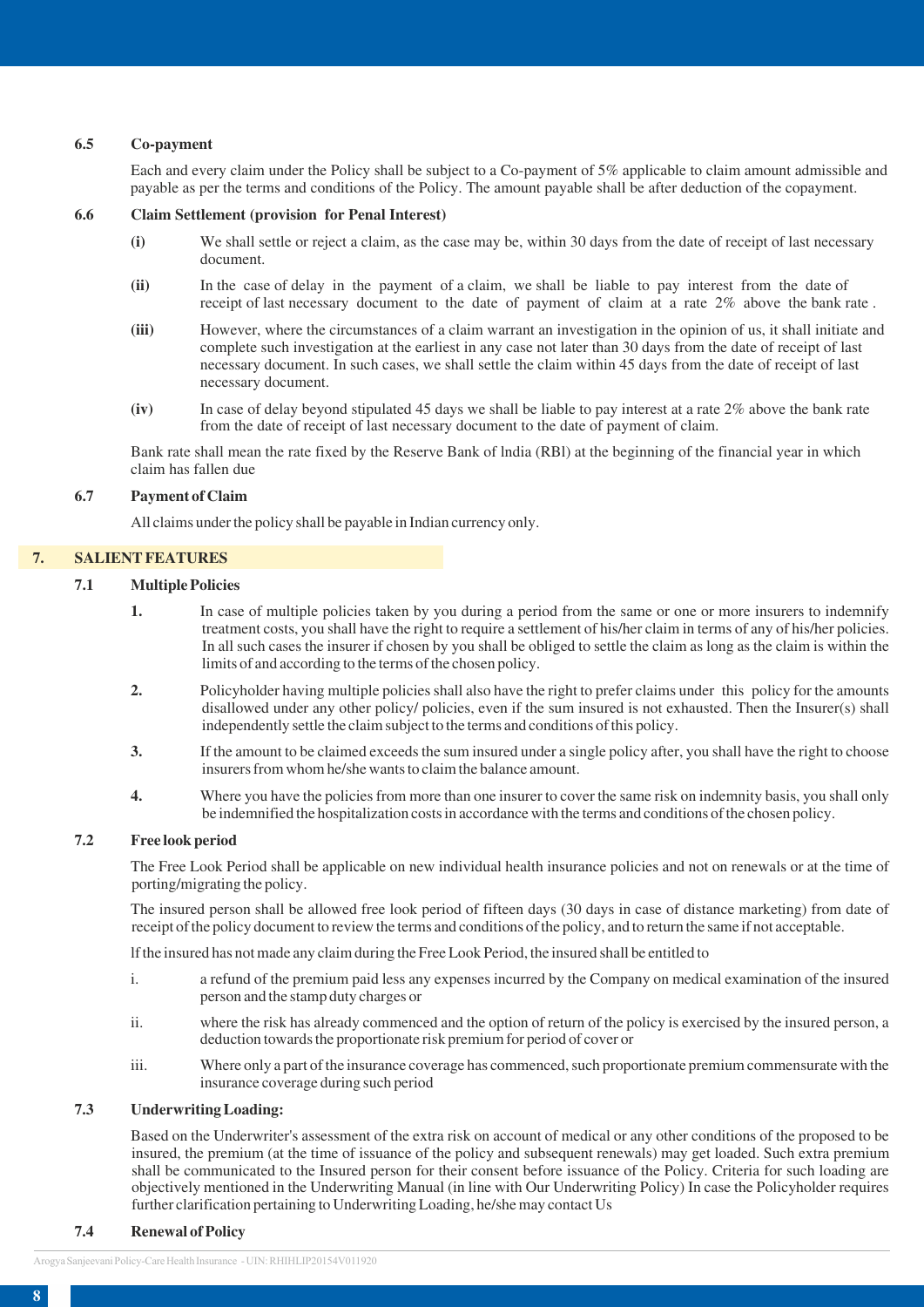The policy shall ordinarily be renewable except on grounds of fraud, misrepresentation by the insured person.

- i. The Company shall endeavor to give notice for renewal. However, the Company is not under obligation to give any notice for renewal.
- ii. Renewal shall not be denied on the ground that the insured person had made a claim or claims in the preceding policy years.
- iii. Request for renewal along with requisite premium shall be received by the Company before the end of the policy period.
- iv. At the end of the policy period, the policy shall terminate and can be renewed within the Grace Period of 30 days to maintain continuity of benefits without break in policy. Coverage is not available during the grace period
- v. No loading shall apply on renewals based on individual claims experience

# **7.5 Possibility of Revision of Terms of the Policy Including the Premium Rates**

We, with prior approval of IRDA, may revise or modify the terms of the policy including the premium rates. The insured person shall be notified three months before the changes are affected.

#### **7.6 Premium Payment in Installments**

If you have opted for Payment of Premium on an installment basis i.e. Half Yearly, Quarterly or Monthly, as mentioned, the following Conditions shall apply (notwithstanding any terms contrary elsewhere in the Policy)

- **(i)** Grace Period of 15 days would be given to pay the installment premium due for the Policy.
- **(ii)** During such grace period, Coverage will not be available from the installment premium payment due date till the date of receipt of premium by us.
- **(iii)** The insured person will get the accrued continuity benefit in respect of the "Waiting Periods", "Specific Waiting Periods" in the event of payment of premium within the stipulated grace Period
- **(iv)** No interest will be charged lf the installment premium is not paid on due date.
- **(v)** In case of installment premium due not received within the grace period, the policy will get cancelled
- **(vi)** In the event of a claim, all subsequent premium installments shall immediately become due and payable.
- **(vii)** The company has the right to recover and deduct all the pending installments from the claim amount due under the policy

# **7.7 Cancellation**

**(a)** You may cancel this Policy by giving 15 days written notice, and in such an event, We shall refund premium for the unexpired Policy Period as per the rates detailed below.

| Refund%                                 |                    |                                            |
|-----------------------------------------|--------------------|--------------------------------------------|
| Refund of Premium (basis Policy Period) |                    |                                            |
| Timing of Cancellation                  | <b>Yearly Mode</b> | Half-yearly, Quarterly<br>or Monthly Mode  |
| Up to 30 days                           | 75.00%             | 50% of the premium                         |
| 31 to 90 days                           | 50.00%             | (based on selected<br>payment mode) of the |
| 3 to 6 months                           | 25.00%             | unexpired period                           |
| 6 to 12 months                          | 0.00%              |                                            |

- **(b)** Notwithstanding anything contained herein or otherwise, no refunds of premium shall be made in respect of Cancellation where, any claim has been admitted or has been lodged or any benefit has been availed by you under the Policy.
- **(a)** We may cancel the Policy at any time on grounds of mis-representations, non-disclosure of material facts, fraud by you, by giving 15 days' written notice. There would be no refund of premium on cancellation on grounds of misrepresentations, non-disclosure of material facts or fraud.

#### **7.8 Automatic change in Coverage under the policy**

The coverage for the Insured Person(s) shall automatically terminate:

**1.** In the case of his/ her (Insured Person) demise. However the cover shall continue for the remaining Insured Persons till the end of Policy Period. The other insured persons may also apply to renew the policy. In case, the other insured person is minor, the policy shall be renewed only through any one of his/her natural guardian or guardian appointed by court. All relevant particulars in respect of such person (including his/her relationship with the insured person) must be submitted to us along with the application. Provided no claim has been made, and termination takes place on account of death of the insured person, pro-rata refund of premium of the deceased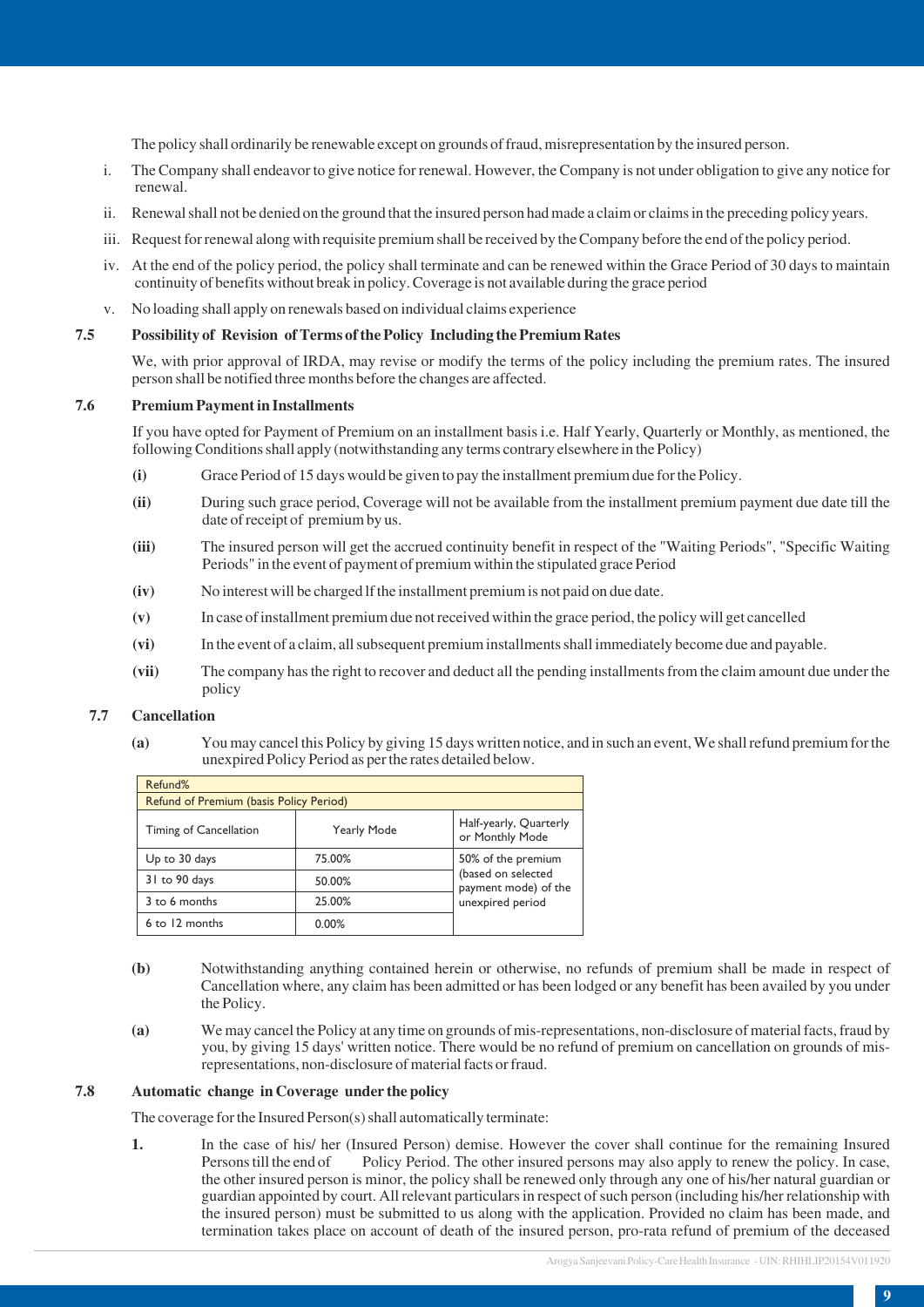insured person for the balance period of the policy will be effective.

**2.** Upon exhaustion of sum insured and cumulative bonus, for the policy year. However, the policy is subject to renewal on the due date as per the applicable terms and conditions.

# **7.9 Tax Benefit**

The Insured person can avail tax benefit on the premium paid towards health insurance, under Section 80D of the Income Tax Act, 1961, as applicable. (Tax benefits are subject to changes in the tax laws, please consult tax advisor for more details).

# **7.10 Portability**

The insured person will have the option to port the policy to other insurers by applying to such insurer to port the entire policy along with all the members of the family, if any, at least 45 days before, but not earlier than 60 days from the policy renewal date as per IRDAI guidelines related to portability. lf such person is presently covered and has been continuously covered without any lapses under any health insurance policy with an Indian General/Health insurer, the proposed insured person will get the accrued continuity benefits in waiting periods as per IRDAI guidelines on portability.

For Detailed Guidelines on Portability, kindly refer the link: <https://www.careinsurance.com/other-disclosures.html>

# **7.11 Migration:**

The insured person will have the option to migrate the policy to other health insurance products/plans offered by the company by applying for migration of the policy atleast 30 days before the policy renewal date as per IRDAI guidelines on Migration. lf such person is presently covered and has been continuously covered without any lapses under any health insurance product/plan offered by the company, the insured person will get the accrued continuity benefits in waiting periods as per IRDAI guidelines on migration

For Detailed Guidelines on Migration, kindly refer the link:<https://www.careinsurance.com/other-disclosures.html>

#### **7.12 Fraud**

If any claim made by the insured person, is in any respect fraudulent, or if any false statement, or declaration is made or used in support thereof, or if any fraudulent means or devices are used by the Insured Person or anyone acting on his/her behalf to obtain any benefit under this policy, all benefits under this policy shall be forfeited. Any amount already paid against claims which are found fraudulent later under this Policy shall be repaid by all insured person(s), who shall be jointly and severally liable for such repayment. For the purpose of this clause, the expression "fraud" means any of the following acts committed by the insured person or by his agent, with intent to deceive the insurer or to induce the insurer to issue an insurance policy:

- **a)** The suggestion, as a fact of that which is not true and which the insured person does not believe to be true;
- **b**) The active concealment of a fact by the insured person having knowledge or belief of the fact;
- **c)** Any other act fitted to deceive; and
- **d)** Any such act or omission as the law specially declares to be fraudulent

We shall not repudiate the policy on the ground of Fraud, if the insured person */* beneficiary can prove that the misstatement was true to the best of his knowledge and there was no deliberate intention to suppress the fact or that such mis-statement of or suppression of material fact are within the knowledge of the insurer.

## **8. REDRESSAL OF GRIEVANCE**

ln case of any grievance the insured person may contact the company through

Website: [www.careinsurance.com](http://www.careinsurance.com)

Toll free: 1800-102-6655

E-mail: customerfirst@careinsurance.com

Courier: Any of Company's Branch Office or corporate office

lnsured person may also approach the grievance cell at any of the company's branches with the details of grievance .

lf lnsured person is not satisfied with the redressal of grievance through one of the above methods, insured person may contact the grievance officer at

Care Health Insurance Limited,

Unit No. 604 - 607, 6th Floor, Tower C,

Unitech Cyber Park, Sector-39,

Gurgaon, Haryana – 122001

For updated details of grievance officer, kindly refer the link<https://www.careinsurance.com/customer-grievance-redressal.html>

Arogya Sanjeevani Policy-Care Health Insurance - UIN: RHIHLIP20154V011920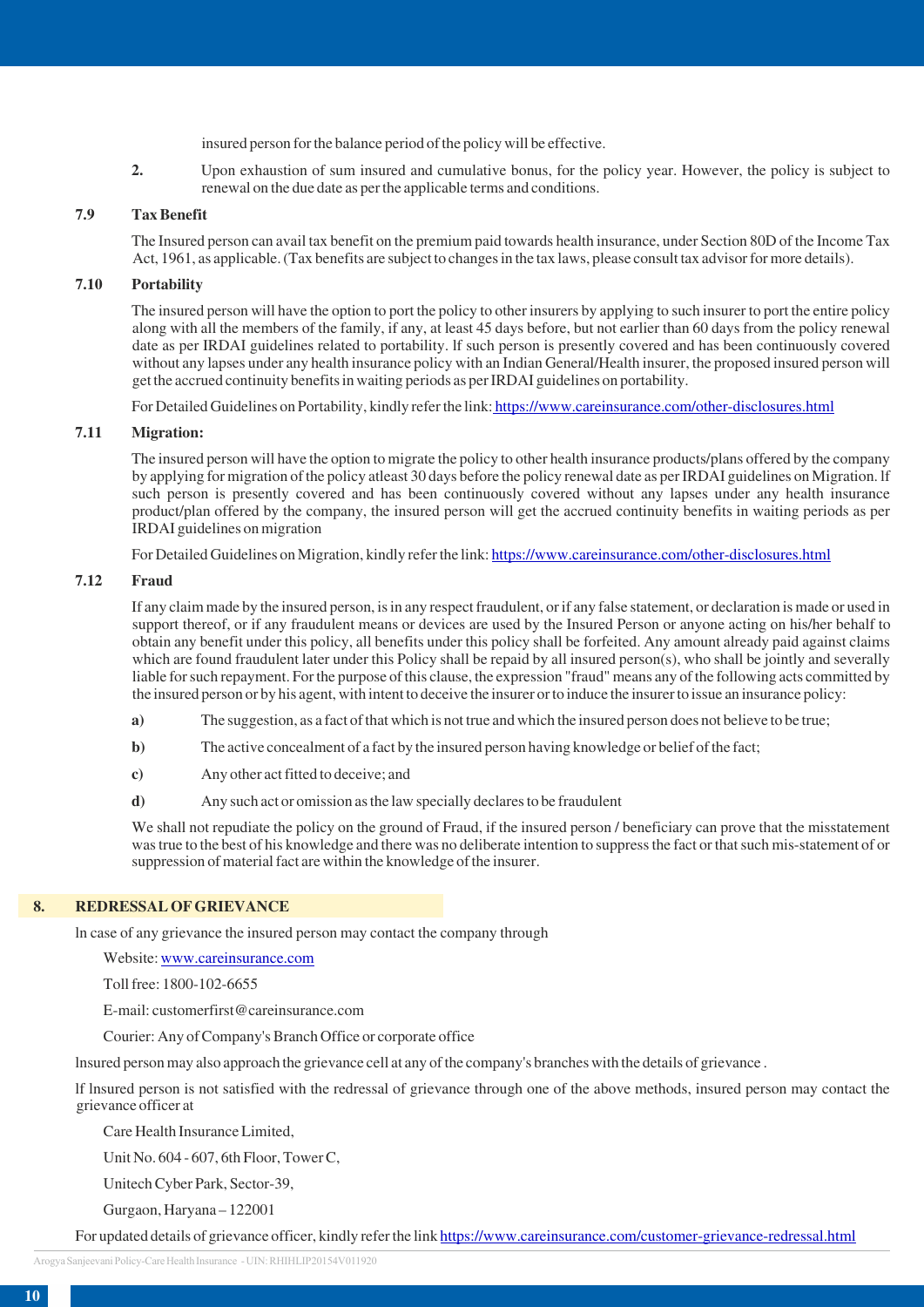lf insured person is not satisfied with the redressed of grievance through above methods, the insured person may also approach the office of insurance Ombudsman of the respective area/region as per Annexure B for redressal of grievance as per insurance Ombudsman Rules 2017.

Grievance may also be lodged at IRDAI lntegrated Grievance Management System - https:/ligms. irda.qov. in/

# **9. PRE-POLICY ISSUANCE MEDICAL CHECK-UP**

We may ask the Insured Person to undergo requisite pre-policy Medical Check-up based on the age and the Sum Insured selected. The result of these tests shall be valid for a period of 3 months from the date of tests.

You will be required to undergo Pre-Policy Medical Check-up as per the underwriting criteria mentioned in the underwriting manual. We shall bear 50% of the cost of medical tests in case you opt for 1 year tenure and your proposal is accepted.

Also, wherever any Pre-Existing Disease or any other adverse medical history is declared for any member, We may ask such Insured Person to undergo tele-underwriting which may include specific tests, as We may deem fit to evaluate such member, irrespective of the member's age. We shall bear the cost of such medical tests if your proposal is accepted.

### **10. SCHEDULE OF DISCOUNTS**

| Sr. No        | <b>Description</b>                                                                                                                                                    | <b>Parameters</b> | <b>Rates</b> |
|---------------|-----------------------------------------------------------------------------------------------------------------------------------------------------------------------|-------------------|--------------|
|               | Family Discount: This discount shall be applicable if<br>more than one persons of the same family are covered<br>in the same Policy, on individual Sum Insured basis. | No. of persons    | Discount     |
|               |                                                                                                                                                                       | 2.3 members       | $2.5\%$      |
|               |                                                                                                                                                                       | 4,5 and 6 members | $5\%$        |
| $\mathcal{L}$ | Discount for Employees and / or their dependents of :                                                                                                                 |                   |              |
|               | Care Health Insurance Limited                                                                                                                                         |                   | 15%          |
|               | Care Health Insurance Limited's Promoters                                                                                                                             |                   |              |
| 3             | Rural Discount                                                                                                                                                        |                   | 20%          |

Notes: – All discounts mentioned in the Schedule above, are multiplicative in nature, subject to aggregate maximum discount (which will not exceed 35% of the Premium)

# **11. SCHEDULE OF BENEFITS:**

| Sum Insured $(SI)$ – on annual basis (in Rs.)                                     | 50K to 10L (in multiple of 50k)                                                                                                                                                                  |
|-----------------------------------------------------------------------------------|--------------------------------------------------------------------------------------------------------------------------------------------------------------------------------------------------|
| <b>Benefits</b>                                                                   |                                                                                                                                                                                                  |
| <b>Hospitalization Expenses</b>                                                   | Up to SI<br>Ambulance Cover - Up to Rs.2000/- Per Hospitalization                                                                                                                                |
| <b>AYUSH</b> Treatment                                                            | Up to SI                                                                                                                                                                                         |
| <b>Cataract Treatment</b>                                                         | Up to 25% of SI or Rs.40, 000/- per eye, whichever is lower                                                                                                                                      |
| Pre-Hospitalization Medical Expenses and<br>Post-Hospitalization Medical Expenses | Pre-Hospitalization for 30 days &<br>Post-Hospitalization for 60 days; Maximum up to SI                                                                                                          |
| Cumulative Bonus (CB)                                                             | 5% increase in SI per Policy Year in case of claim-free year; Max up to 50%<br>of SI (If in case a claim has been paid; decrease in the accrued CB at same<br>rate at which it has been accrued) |
| <b>Wait Periods</b>                                                               |                                                                                                                                                                                                  |
| 30 Days Initial Waiting Period                                                    | Yes                                                                                                                                                                                              |
| 24 Months & 48 Months Specific Disease<br><b>Waiting Period</b>                   | Yes                                                                                                                                                                                              |
| 48 Months Pre-existing Diseases Waiting Period                                    | Yes                                                                                                                                                                                              |
| Sub-limits                                                                        |                                                                                                                                                                                                  |
| Room Rent / Room Category                                                         | Up to 2% of SI subject to Maximum of Rs.5000/- per day                                                                                                                                           |
| <b>ICU/ICCU Charges</b>                                                           | Up to 5% of SI subject to Maximum of Rs.10,000/- per day                                                                                                                                         |
| Listed Modern Treatment Methods and<br>Advancement in Technology                  | Up to 50% of SI                                                                                                                                                                                  |

Arogya Sanjeevani Policy-Care Health Insurance - UIN: RHIHLIP20154V011920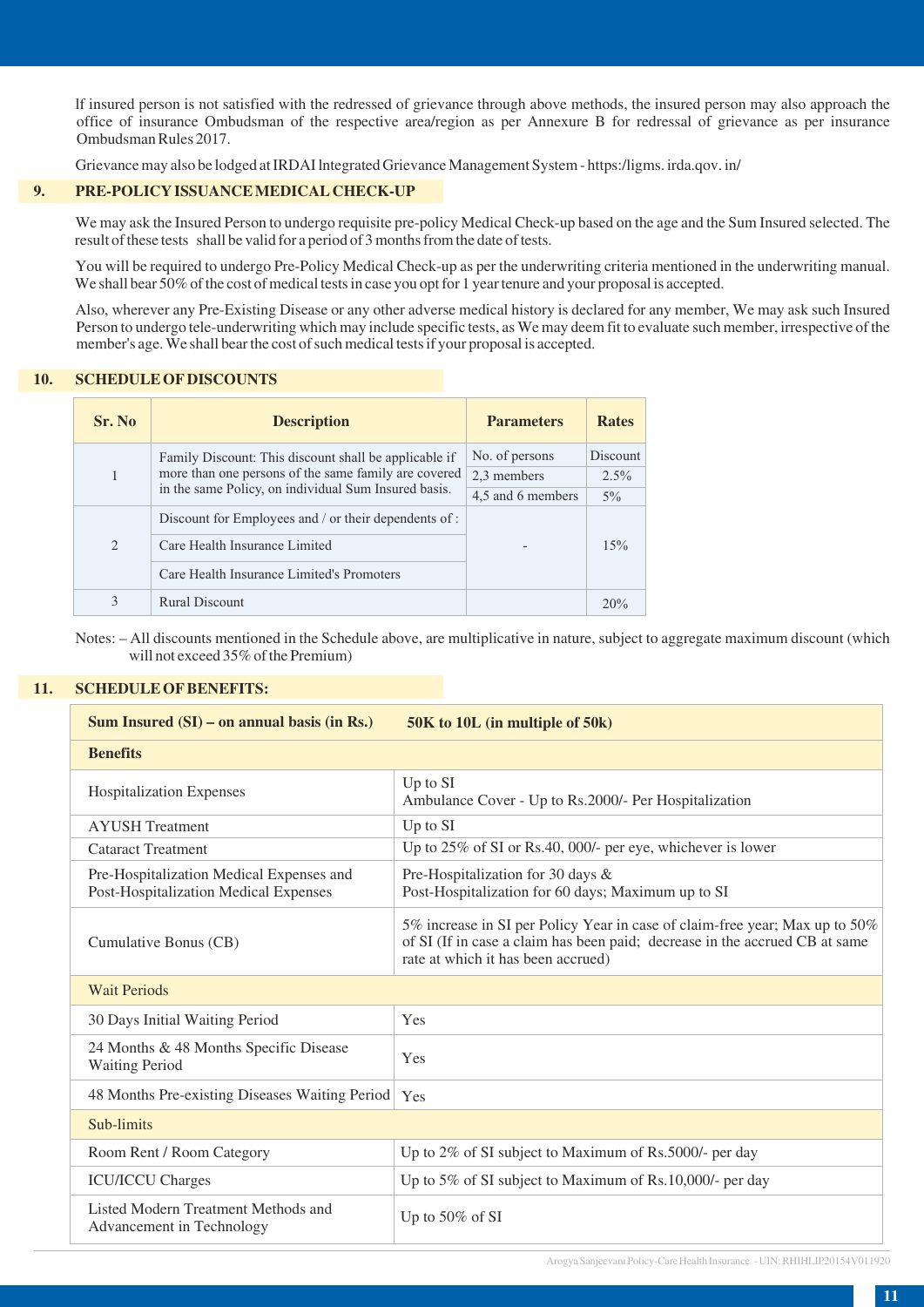| Tenure :             | 1 Year                                |
|----------------------|---------------------------------------|
| Co-Payment           | Mandatory Co-Pay of 5% on every claim |
| Premium Payment Term | Single/Monthly/Quarterly/Half-yearly  |

# Contact details for Claims & Policy Servicing

| Correspondence address         | Care Health Insurance Limited<br>(Formerly Religare Health Insurance Company Limited)<br>Unit No. 604 - 607, 6th Floor, Tower C, Unitech Cyber Park, Sector-39,<br>Gurugram-122001 (Haryana) |
|--------------------------------|----------------------------------------------------------------------------------------------------------------------------------------------------------------------------------------------|
| Contact no.                    | 1800-102-6655                                                                                                                                                                                |
| E-mail ID for Claims           | claims@careinsurance.com                                                                                                                                                                     |
| E-mail ID for Policy servicing | customerfirst@careinsurance.com                                                                                                                                                              |
| Website                        | www.careinsurance.com                                                                                                                                                                        |

#### **Registered Office Address :**

5th Floor, 19 Chawla House, Nehru Place, New Delhi-110019

#### **Correspondence Office Address :**

Unit No. 604 - 607, 6th Floor, Tower C, Unitech Cyber Park, Sector-39, Gurugram-122001 (Haryana)

Disclaimer: This is only a summary of features of 'Arogya Sanjeevani Policy-Care Health Insurance'. The actual benefits available are as described in the Policy, and will be subject to the Policy terms, conditions and exclusions. Please seek the advice of Your insurance advisor if You require any further information or clarification.

Statutory Warning : Prohibition of Rebates (under Section 41 of Insurance Act, 1938): No person shall allow or offer to allow, either directly or indirectly, as an inducement to any person to take out or renew or continue an insurance in respect of any kind of risk relating to lives or property in India, any rebate of the whole or part of the commission payable or any rebate of the premium shown on the policy, nor shall any person taking out or renewing or continuing a Policy accept any rebate, except such rebate as may be allowed in accordance with the published prospectus or tables of the Insurer. Any person making default in complying with the provision of this section shall be liable for a penalty which may extend to ten lakh rupees.

Note:

- **1.** The foregoing is only an indication of the cover offered. For details, please refer to the Policy terms and conditions, available on request.
- **2.** The Proposal Form shall form the basis of the insurance contract. It is mandatory for You to provide Us a duly filled in and signed Proposal Form and retain a copy as an evidence of the basis of the insurance contract.
- **3.** Any risk under the Policy shall commence only once We receive the premium (including all taxes and levies thereto).
- **4.** In case You have not understood any of the details, coverage, etc. in this document, You can seek for a clarification or a copy of this document in a language understood by You.
- **5.** For full details of this product, please log on to [www.careinsurance.com](https://www.careinsurance.com/other-disclosures.html)
- **6.** The product is in conformity with the IRDAI approval and health insurance regulations and standardization guidelines.

Insurance is a subject matter of solicitation.

Unique Advertisement number: 21044681

IRDAI Registration Number - 148

CIN : U66000DL2007PLC161503

UIN : RHIHLIP20154V011920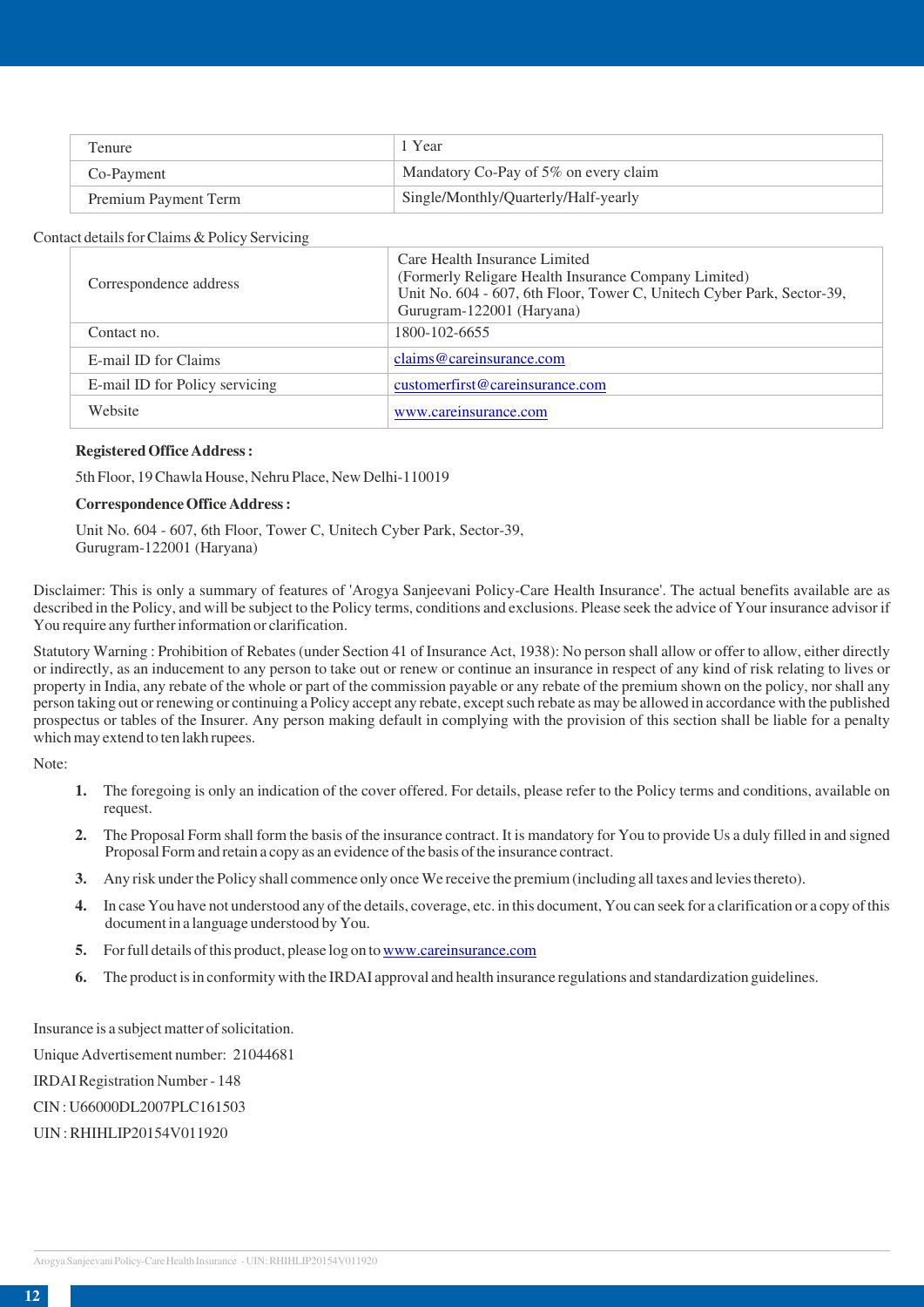# **Annexure –A**

# **List I - Items for which coverage is not available in the policy**

| Sl No.         | <b>Item</b>                                                            |
|----------------|------------------------------------------------------------------------|
| 1              | <b>Baby Food</b>                                                       |
| $\overline{2}$ | <b>Baby Utilities Charges</b>                                          |
| 3              | <b>Beauty Services</b>                                                 |
| 4              | Belts/braces                                                           |
| 5              | <b>Buds</b>                                                            |
| 6              | Cold Pack/hot Pack                                                     |
| 7              | Carry Bags                                                             |
| 8              | Email/Internet Charges                                                 |
| 9              | Food Charges (other Than Patient's Diet Provided By Hospital)          |
| 10             | Leggings                                                               |
| 11             | <b>Laundry Charges</b>                                                 |
| 12             | Mineral Water                                                          |
| 13             | Sanitary Pad                                                           |
| 14             | Telephone Charges                                                      |
| 15             | <b>Guest Services</b>                                                  |
| 16             | Crepe Bandage                                                          |
| 17             | Diaper Of Any Type                                                     |
| 18             | Eyelet Collar                                                          |
| 19             | Slings                                                                 |
| 20             | Blood Grouping And Cross Matching Of Donors Samples                    |
| 21             | Service Charges Where Nursing Charge Also Charged                      |
| 22             | <b>Television Charges</b>                                              |
| 23             | Surcharges                                                             |
| 24             | Attendant Charges                                                      |
| 25             | Extra Diet Of Patient (other Than That Which Forms Part Of Bed Charge) |
| 26             | <b>Birth Certificate</b>                                               |
| 27             | <b>Certificate Charges</b>                                             |
| 28             | <b>Courier Charges</b>                                                 |
| 29             | Conveyance Charges                                                     |
| 30             | <b>Medical Certificate</b>                                             |
| 31             | <b>Medical Records</b>                                                 |
| 32             | Photocopies Charges                                                    |
| 33             | Mortuary Charges                                                       |
| 34             | <b>Walking Aids Charges</b>                                            |
| 35             | Oxygen Cylinder (for Usage Outside The Hospital)                       |
| 36             | Spacer                                                                 |
| 37             | Spirometre                                                             |
| 38             | Nebulizer Kit                                                          |
| 39             | <b>Steam Inhaler</b>                                                   |
| 40             | Armsling                                                               |
| 41             | Thermometer                                                            |
| 42             | Cervical Collar                                                        |
| 43             | Splint                                                                 |
|                |                                                                        |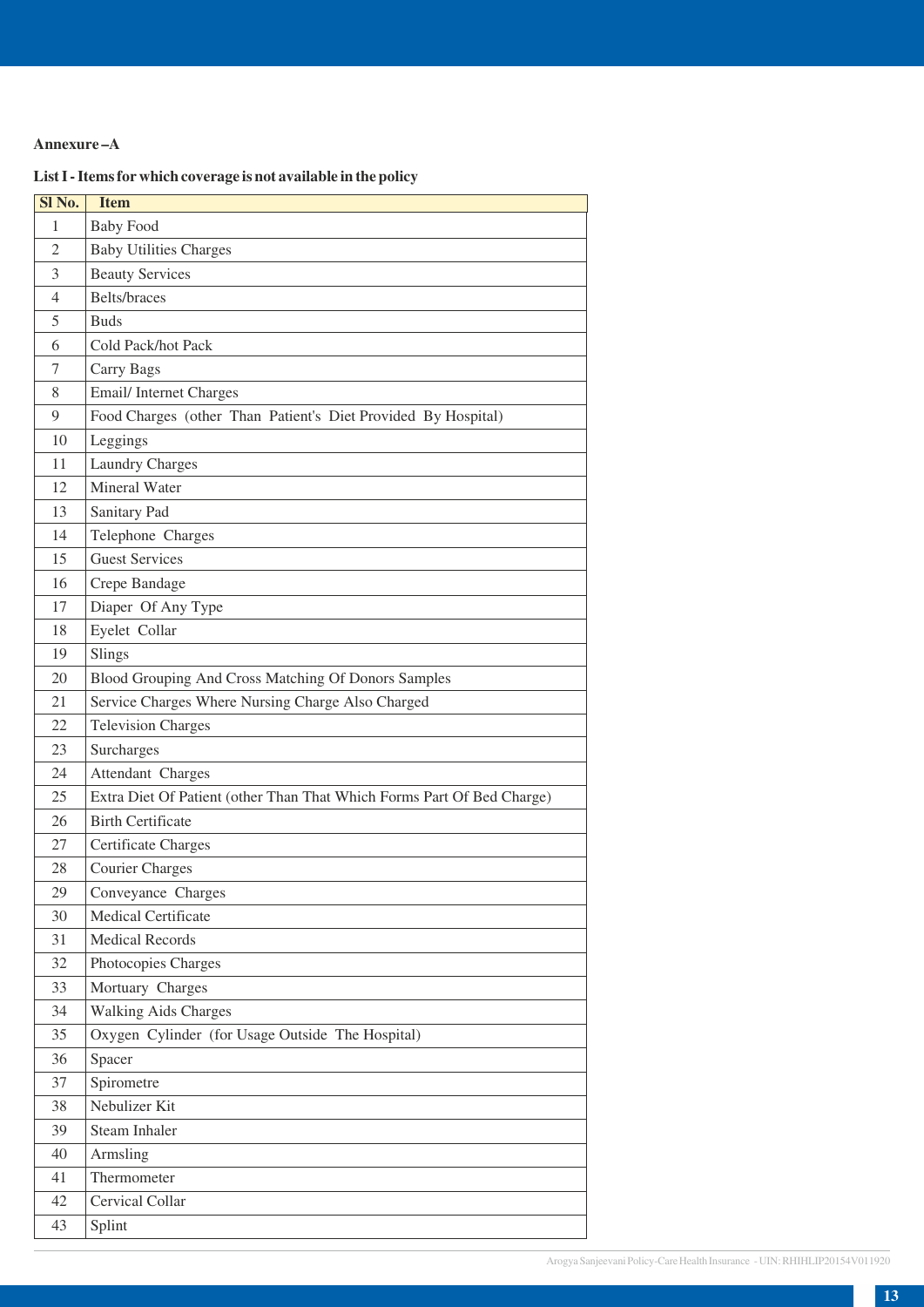| 44 | Diabetic Foot Wear                                                                          |
|----|---------------------------------------------------------------------------------------------|
| 45 | Knee Braces (long/Short/Hinged)                                                             |
| 46 | Knee Immobilizer/shoulder Immobilizer                                                       |
| 47 | Lumbo Sacral Belt                                                                           |
| 48 | Nimbus Bed Or Water Or Air Bed Charges                                                      |
| 49 | Ambulance Collar                                                                            |
| 50 | Ambulance Equipment                                                                         |
| 51 | <b>Abdominal Binder</b>                                                                     |
| 52 | Private Nurses Charges- Special Nursing Charges                                             |
| 53 | <b>Sugar Free Tablets</b>                                                                   |
| 54 | Creams Powders Lotions (toiletries Are Not Payable, Only Prescribed Medical Pharmaceuticals |
| 55 | <b>Ecg Electrodes</b>                                                                       |
| 56 | Gloves                                                                                      |
| 57 | Nebulisation Kit                                                                            |
| 58 | Any Kit With No Details Mentioned [delivery Kit, Orthokit, Recovery Kit, Etc]               |
| 59 | Kidney Tray                                                                                 |
| 60 | Mask                                                                                        |
| 61 | <b>Ounce Glass</b>                                                                          |
| 62 | Oxygen Mask                                                                                 |
| 63 | <b>Pelvic Traction Belt</b>                                                                 |
| 64 | Pan Can                                                                                     |
| 65 | <b>Trolly Cover</b>                                                                         |
| 66 | Urometer, Urine Jug                                                                         |
| 67 | Ambulance                                                                                   |
| 68 | Vasofix Safety                                                                              |

# **List II - Items that are to be subsumed into Room Charges**

| SI <sub>No.</sub> | <b>Item</b>                               |
|-------------------|-------------------------------------------|
| 1                 | Baby Charges (unless Specified/indicated) |
| $\overline{2}$    | Hand Wash                                 |
| 3                 | Shoe Cover                                |
| $\overline{4}$    | Caps                                      |
| 5                 | Cradle Charges                            |
| 6                 | Comb                                      |
| 7                 | Eau-de-cologne/ Room Freshners            |
| 8                 | Foot Cover                                |
| 9                 | Gown                                      |
| 10                | Slippers                                  |
| 11                | <b>Tissue Paper</b>                       |
| 12                | <b>Tooth Paste</b>                        |
| 13                | <b>Tooth Brush</b>                        |
| 14                | Bed Pan                                   |
| 15                | Face Mask                                 |
| 16                | Flexi Mask                                |
| 17                | <b>Hand Holder</b>                        |
| 18                | Sputum Cup                                |
| 19                | Disinfectant Lotions                      |

Arogya Sanjeevani Policy-Care Health Insurance - UIN: RHIHLIP20154V011920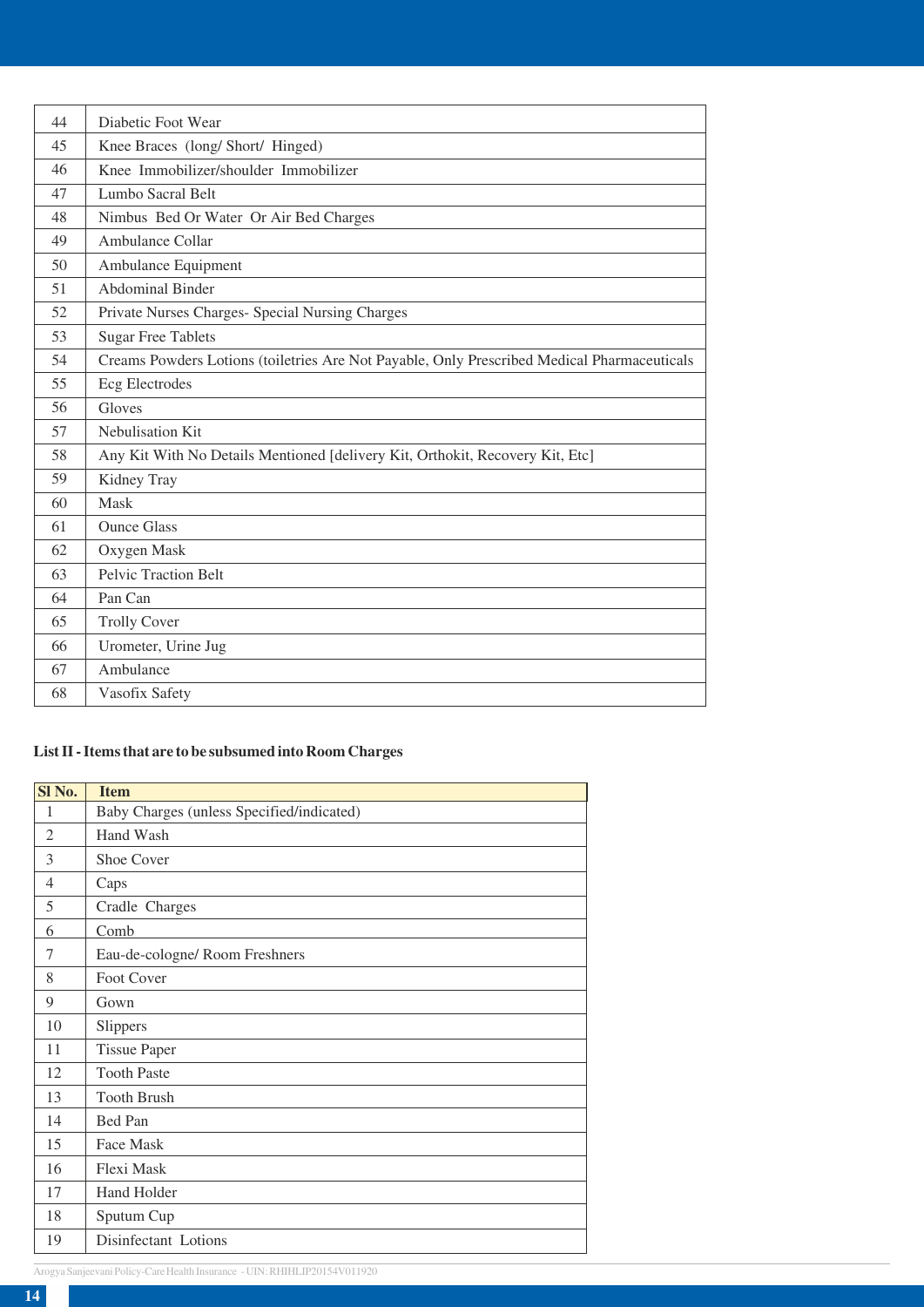| 20 | Luxury Tax                                        |
|----|---------------------------------------------------|
| 21 | <b>Hyac</b>                                       |
| 22 | House Keeping Charges                             |
| 23 | Air Conditioner Charges                           |
| 24 | Im Iv Injection Charges                           |
| 25 | Clean Sheet                                       |
| 26 | <b>Blanket/warmer Blanket</b>                     |
| 27 | <b>Admission Kit</b>                              |
| 28 | Diabetic Chart Charges                            |
| 29 | Documentation Charges/ Administrative Expenses    |
| 30 | Discharge Procedure Charges                       |
| 31 | Daily Chart Charges                               |
| 32 | Entrance Pass/Visitors Pass Charges               |
| 33 | Expenses Related To Prescription On Discharge     |
| 34 | File Opening Charges                              |
| 35 | Incidental Expenses/Misc. Charges (not Explained) |
| 36 | Patient Identification Band/Name Tag              |
| 37 | Pulseoxymeter Charges                             |

# **List III - Items that are to be subsumed into Procedure Charges**

| SI <sub>No.</sub> | <b>Item</b>                                        |
|-------------------|----------------------------------------------------|
| 1                 | Hair Removal Cream                                 |
| $\overline{2}$    | Disposables Razors Charges (for Site Preparations) |
| 3                 | Eye Pad                                            |
| $\overline{4}$    | Eye Sheild                                         |
| 5                 | Camera Cover                                       |
| 6                 | Dvd, Cd Charges                                    |
| 7                 | Gause Soft                                         |
| 8                 | Gauze                                              |
| 9                 | Ward And Theatre Booking Charges                   |
| 10                | Arthroscopy And Endoscopy Instruments              |
| 11                | Microscope Cover                                   |
| 12                | Surgical Blades, Harmonicscalpel, shaver           |
| 13                | <b>Surgical Drill</b>                              |
| 14                | Eye Kit                                            |
| 15                | Eye Drape                                          |
| 16                | X-ray Film                                         |
| 17                | <b>Boyles Apparatus Charges</b>                    |
| 18                | Cotton                                             |
| 19                | <b>Cotton Bandage</b>                              |
| 20                | <b>Surgical Tape</b>                               |
| 21                | Apron                                              |
| 22                | Torniquet                                          |
| 23                | Orthobundle, Gynaec Bundle                         |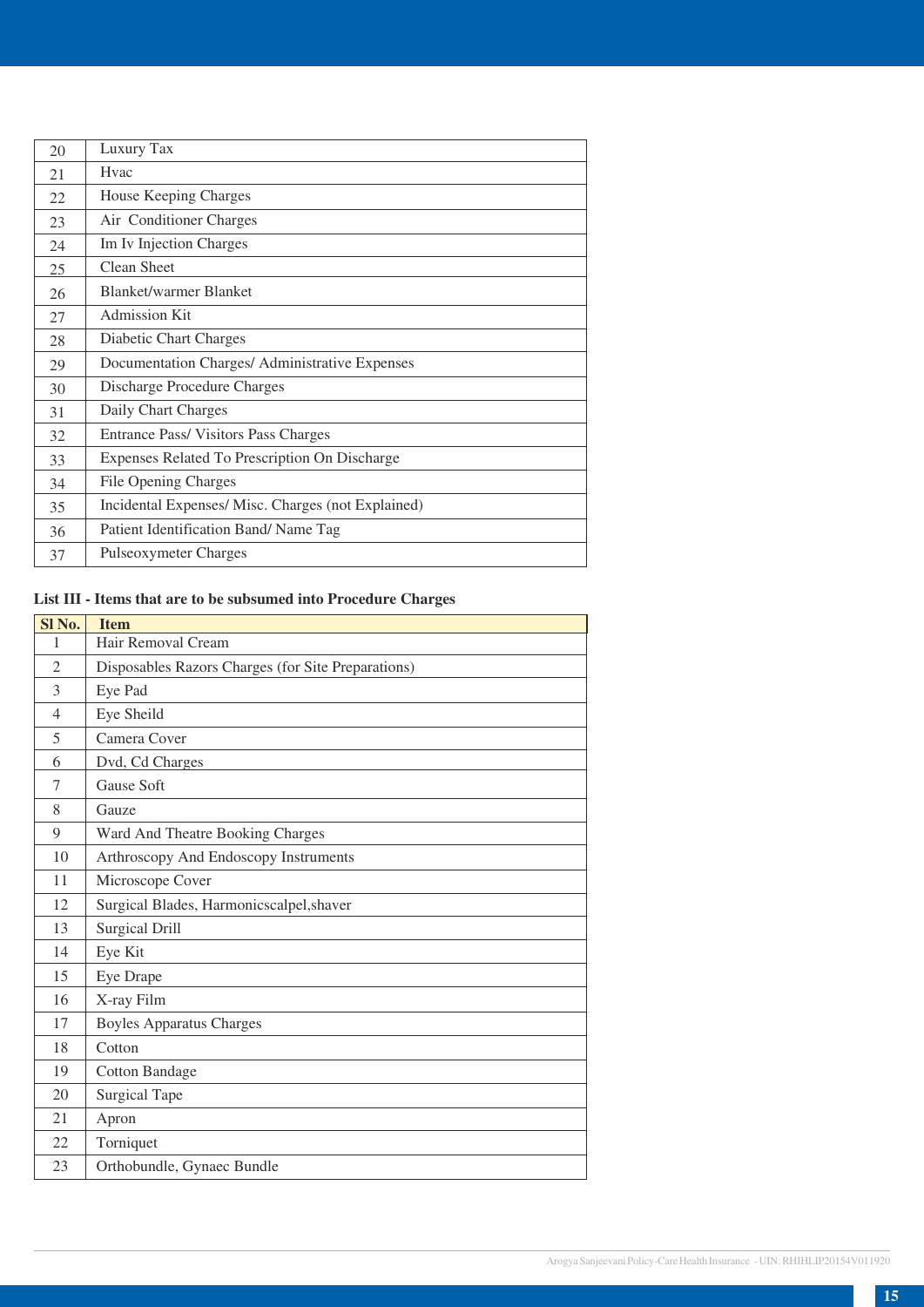| Sl No.         | <b>Item</b>                                                  |
|----------------|--------------------------------------------------------------|
| 1              | Admission/registration Charges                               |
| $\mathfrak{D}$ | Hospitalisation For Evaluation/Diagnostic Purpose            |
| 3              | Urine Container                                              |
| $\overline{4}$ | Blood Reservation Charges And Ante Natal Booking Charges     |
| 5              | <b>Bipap Machine</b>                                         |
| 6              | Cpap/ Capo Equipments                                        |
| 7              | <b>Infusion Pump-Cost</b>                                    |
| 8              | Hydrogen Peroxide\spirit\ Disinfectants Etc                  |
| 9              | Nutrition Planning Charges - Dietician Charges- Diet Charges |
| 10             | Hiv Kit                                                      |
| 11             | Antiseptic Mouthwash                                         |
| 12             | Lozenges                                                     |
| 13             | <b>Mouth Paint</b>                                           |
| 14             | <b>Vaccination Charges</b>                                   |
| 15             | <b>Alcohol Swabes</b>                                        |
| 16             | Scrub Solutionisterillium                                    |
| 17             | Glucometer& Strips                                           |
| 18             | Urine Bag                                                    |

# **List IV - Items that are to be subsumed into costs of treatment**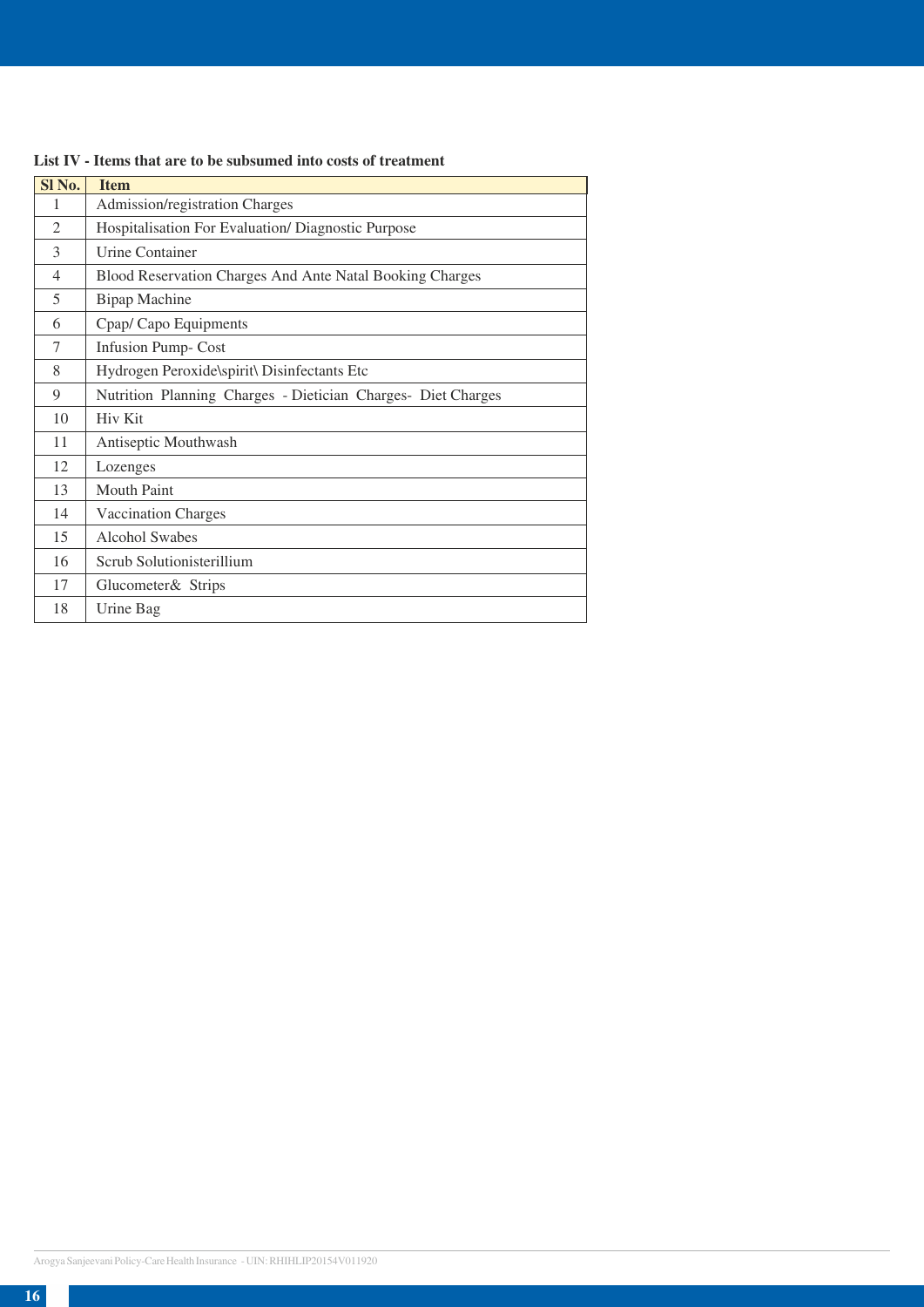| <b>Office Of The</b><br><b>Ombudsman</b> | <b>Contact Details</b>                                                                                                                                                                                                                                  | <b>Jurisdiction Of Office</b><br>(union Territory, district)                    |
|------------------------------------------|---------------------------------------------------------------------------------------------------------------------------------------------------------------------------------------------------------------------------------------------------------|---------------------------------------------------------------------------------|
| Ahmedabad                                | Insurance Ombudsman,<br>Office of the Insurance Ombudsman,<br>Jeevan Prakash Building, 6th floor,<br>Tilak Marg, Relief Road,<br>Ahmedabad - 380 001.<br>Tel.: 079 - 25501201/02/05/06<br>E-mail: bimalokpal.ahmedabad@ecoi.co.in                       | Gujarat, Dadra &<br>Nagar Haveli, Daman<br>and Diu                              |
| Bengaluru                                | Office of the Insurance Ombudsman,<br>Jeevan Soudha Building , PID No. 57-27-N-19<br>Ground Floor, 19/19, 24th Main Road,<br>JP Nagar, Ist Phase,<br>Bengaluru $-560078$ .<br>Tel.: 080 - 26652048 / 26652049<br>Email: bimalokpal.bengaluru@ecoi.co.in | Karnataka                                                                       |
| Bhopal                                   | Office of the Insurance Ombudsman,<br>Janak Vihar Complex, 2nd Floor,<br>6, Malviya Nagar, Opp. Airtel Office,<br>Near New Market,<br>Bhopal - 462 003.<br>Tel.: 0755 - 2769201 / 2769202<br>Fax: 0755 - 2769203<br>Email: bimalokpal.bhopal@ecoi.co.in | Madhya Pradesh &<br>Chhattisgarh                                                |
| Bhubaneshwar                             | Office of the Insurance Ombudsman,<br>62, Forest park,<br>Bhubneshwar $-751009$ .<br>Tel.: 0674 - 2596461 /2596455<br>Fax: 0674 - 2596429<br>Email: bimalokpal.bhubaneswar@ecoi.co.in                                                                   | Orissa                                                                          |
| Chandigarh                               | Office of the Insurance Ombudsman,<br>S.C.O. No. 101, 102 & 103, 2nd Floor,<br>Batra Building, Sector 17 – D,<br>Chandigarh $-160017$ .<br>Tel.: 0172 - 2706196 / 2706468<br>Fax: 0172 - 2708274<br>Email: bimalokpal.chandigarh@ecoi.co.in             | Punjab, Haryana,<br><b>Himachal Pradesh</b><br>Jammu & Kashmir,<br>Chandigarh   |
| Chennai                                  | Office of the Insurance Ombudsman,<br>Fatima Akhtar Court, 4th Floor, 453,<br>Anna Salai, Teynampet,<br>CHENNAI - 600 018.<br>Tel.: 044 - 24333668 / 24335284<br>Fax: 044 - 24333664<br>Email: bimalokpal.chennai@ecoi.co.in                            | Tamil Nadu, Pondicherry<br>Town and Karaikal (which<br>are part of Pondicherry) |
| Delhi                                    | Office of the Insurance Ombudsman,<br>2/2 A, Universal Insurance Building,<br>Asaf Ali Road,<br>New Delhi - 110 002.<br>Tel.: 011 - 23232481 / 23213504<br>Email: bimalokpal.delhi@ecoi.co.in                                                           | Delhi                                                                           |

#### **Annexure –B**

**Office Of The**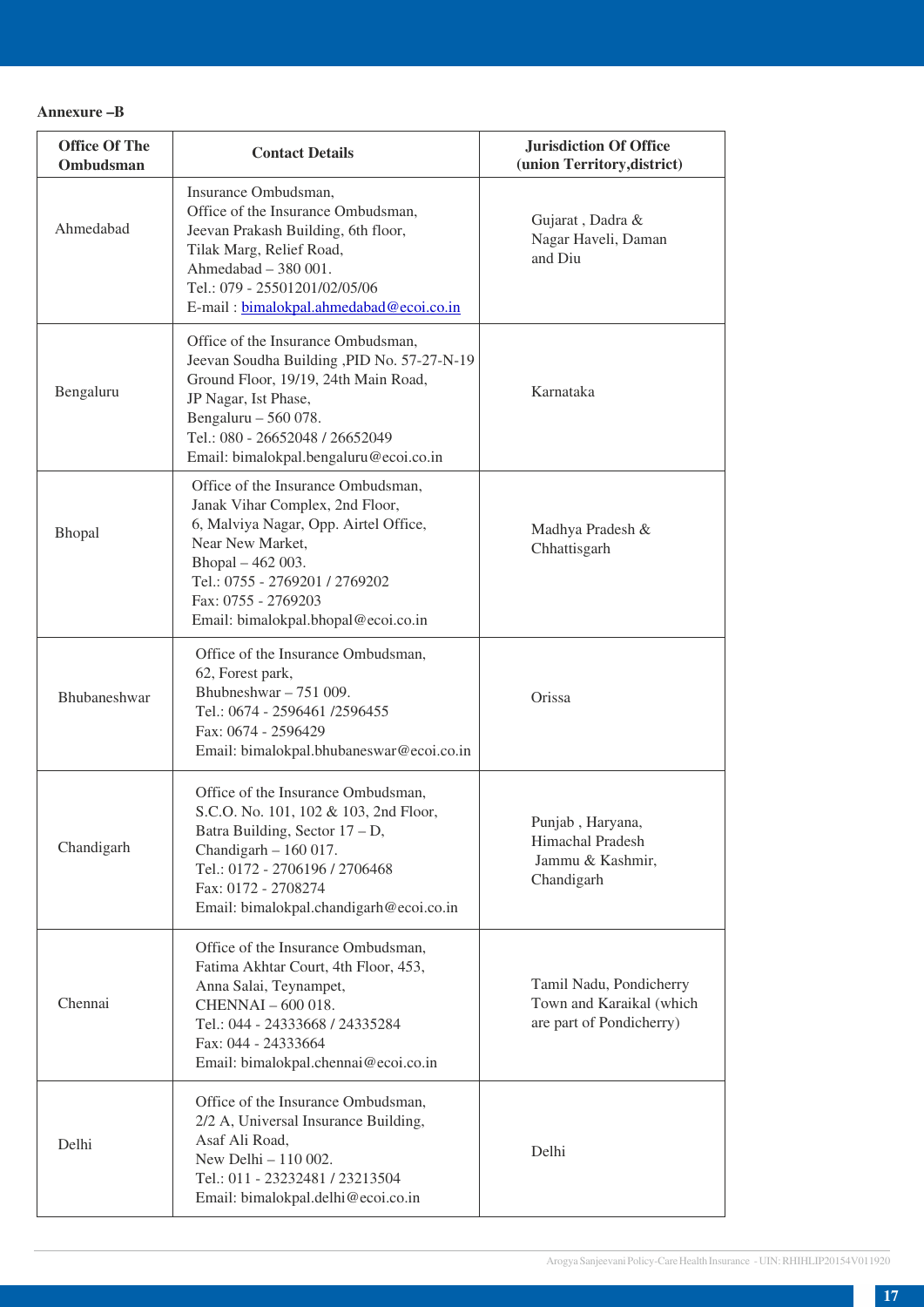| Guwahati  | Office of the Insurance Ombudsman,<br>Jeevan Nivesh, 5th Floor,<br>Nr. Panbazar over bridge, S.S. Road,<br>Guwahati - 781001(ASSAM).<br>Tel.: 0361 - 2632204 / 2602205<br>Email: bimalokpal.guwahati@ecoi.co.in                                                         | Assam, Meghalaya<br>Manipur, Mizoram<br>Arunachal Pradesh,<br>Nagaland and Tripura                                                                                                                                                                                                                                                                                                                                                                                                                                    |
|-----------|-------------------------------------------------------------------------------------------------------------------------------------------------------------------------------------------------------------------------------------------------------------------------|-----------------------------------------------------------------------------------------------------------------------------------------------------------------------------------------------------------------------------------------------------------------------------------------------------------------------------------------------------------------------------------------------------------------------------------------------------------------------------------------------------------------------|
| Hyderabad | Office of the Insurance Ombudsman,<br>6-2-46, 1st floor, "Moin Court",<br>Lane Opp. Saleem Function Palace,<br>A. C. Guards, Lakdi-Ka-Pool,<br>Hyderabad - 500 004.<br>Tel.: 040 - 67504123 / 23312122<br>Fax: 040 - 23376599<br>Email: bimalokpal.hyderabad@ecoi.co.in | Andhra Pradesh, Telangana<br>and Yanam $-$ a part of<br>Territory of Pondicherry                                                                                                                                                                                                                                                                                                                                                                                                                                      |
| Jaipur    | Office of the Insurance Ombudsman,<br>Jeevan Nidhi - II Bldg., Gr. Floor, Bhawani<br>Singh Marg, Jaipur - 302 005.<br>Tel.: 0141 - 2740363<br>Email: Bimalokpal.jaipur@ecoi.co.in                                                                                       | Rajasthan                                                                                                                                                                                                                                                                                                                                                                                                                                                                                                             |
| Ernakulam | Office of the Insurance Ombudsman,<br>2nd Floor, Pulinat Bldg., Opp. Cochin<br>Shipyard, M. G. Road, Ernakulam - 682 015.<br>Tel.: 0484 - 2358759 / 2359338<br>Fax: 0484 - 2359336<br>Email: bimalokpal.ernakulam@ecoi.co.in                                            | Kerala, Lakshadweep,<br>Mahe $-$ a part of<br>Pondicherry                                                                                                                                                                                                                                                                                                                                                                                                                                                             |
| Kolkata   | Office of the Insurance Ombudsman,<br>Hindustan Bldg. Annexe, 4th Floor,<br>4, C.R. Avenue,<br>KOLKATA - 700 072.<br>Tel.: 033 - 22124339 / 22124340<br>Fax: 033 - 22124341<br>Email: bimalokpal.kolkata@ecoi.co.in                                                     | West Bengal, Andaman &<br>Nicobar Islands, Sikkim                                                                                                                                                                                                                                                                                                                                                                                                                                                                     |
| Lucknow   | Office of the Insurance Ombudsman,<br>6th Floor, Jeevan Bhawan, Phase-II,<br>Nawal Kishore Road, Hazratganj,<br>Lucknow - 226 001.<br>Tel.: 0522 - 2231330 / 2231331<br>Fax: 0522 - 2231310<br>Email: bimalokpal.lucknow@ecoi.co.in                                     | <b>Districts of Uttar Pradesh:</b><br>Laitpur, Jhansi, Mahoba, Hamirpur<br>Banda, Chitrakoot Allahabad,<br>Mirzapur, Sonbhabdra, Fatehpur,<br>Pratapgarh, Jaunpur, Varanasi,<br>Gazipur, Jalaun Kanpur, Lucknow,<br>Unnao, Sitapur, Lakhimpur, Bahraich,<br>Barabanki, Raebareli, Sravasti, Gonda,<br>Faizabad, Amethi, Kaushambi,<br>Balrampur, Basti, Ambedkarnagar,<br>Sultanpur, Maharajgang, Santkabir Nagar,<br>Azamgarh, Kushinagar, Gorkhpur,<br>Deoria, Mau, Ghazipur, Chandauli,<br>Ballia, Sidharathnagar. |
| Mumbai    | Office of the Insurance Ombudsman,<br>3rd Floor, Jeevan Seva Annexe,<br>S. V. Road, Santacruz (W),<br>Mumbai - 400 054.                                                                                                                                                 | Goa, Mumbai Metropolitan<br>Region excluding<br>Navi Mumbai & Thane                                                                                                                                                                                                                                                                                                                                                                                                                                                   |
|           |                                                                                                                                                                                                                                                                         |                                                                                                                                                                                                                                                                                                                                                                                                                                                                                                                       |

Arogya Sanjeevani Policy-Care Health Insurance - UIN: RHIHLIP20154V011920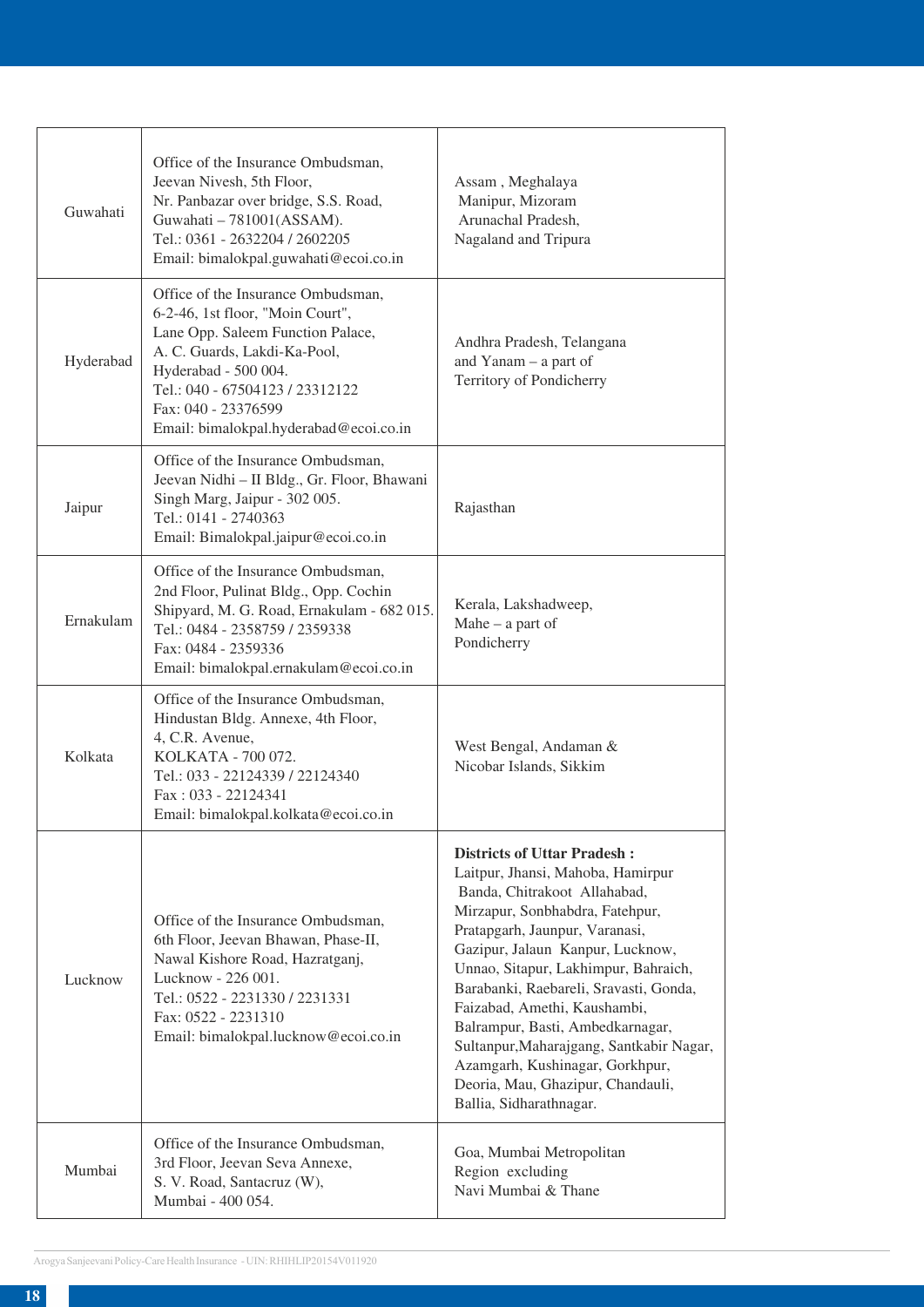| Patna | Office of the Insurance Ombudsman,<br>1st Floor, Kalpana Arcade Building,,<br>Bazar Samiti Road,<br>Bahadurpur,<br>Patna 800 006.<br>Tel.: 0612-2680952<br>Email: bimalokpal.patna@ecoi.co.in                                               | Bihar, Jharkhand                                                                                                                                                                                                                                                                                                                                                                                                                        |
|-------|---------------------------------------------------------------------------------------------------------------------------------------------------------------------------------------------------------------------------------------------|-----------------------------------------------------------------------------------------------------------------------------------------------------------------------------------------------------------------------------------------------------------------------------------------------------------------------------------------------------------------------------------------------------------------------------------------|
| Noida | Office of the Insurance Ombudsman.<br>Bhagwan Sahai Palace<br>4th Floor, Main Road,<br>Naya Bans, Sector 15,<br>Distt: Gautam Buddh Nagar,<br>$ILP-201301.$<br>Tel.: 0120-2514250 / 2514252 / 2514253<br>Email: bimalokpal.noida@ecoi.co.in | <b>State of Uttaranchal and the following</b><br><b>Districts of Uttar Pradesh:</b><br>Agra, Aligarh Bagpat, Bareilly, Bijnor,<br>Budaun, Bulandshehar, Etah, Kanooj,<br>Mainpuri, Mathura, Meerut, Moradabad<br>Muzaffarnagar, Oraiyya, Pilibhit, Etawah<br>Farrukhabad, Firozbad, Gautambodhanagar<br>Ghaziabad, Hardoi, Shahjahanpur, Hapur,<br>Shamli, Rampur, Kashganj, Sambhal,<br>Amroha, Hathras, Kanshiramnagar,<br>Saharanpur |
| Pune  | Office of the Insurance Ombudsman.<br>Jeevan Darshan Bldg., 3rd Floor, C.T.S.<br>No.s.195 to 198, N.C. Kelkar Road, Narayan<br>Peth, Pune - 411 030. Tel.: 020-41312555<br>Email: bimalokpal.pune@ecoi.co.in                                | Maharashtra,<br>Area of Navi Mumbai and<br>thane excluding Mumbai<br>Metropolitan Region.                                                                                                                                                                                                                                                                                                                                               |

The updated details of Insurance Ombudsman are available on website of IRDAI: www.irda.gov.in, on the website of General Insurance Council: www.gicouncil.org.in, on the Company's website www.careinsurance.com or from any of the Company's offices. Address and contact number of Executive Council of Insurers –

Office of the 'Executive Council of Insurers' 3rd Floor, Jeevan Seva Annexe, S.V. Road, Santacruz(W), Mumbai – 400 054. Tel : 022-26106889/671/980 Fax : 022-26106949 Email- inscoun@ecoi.co.in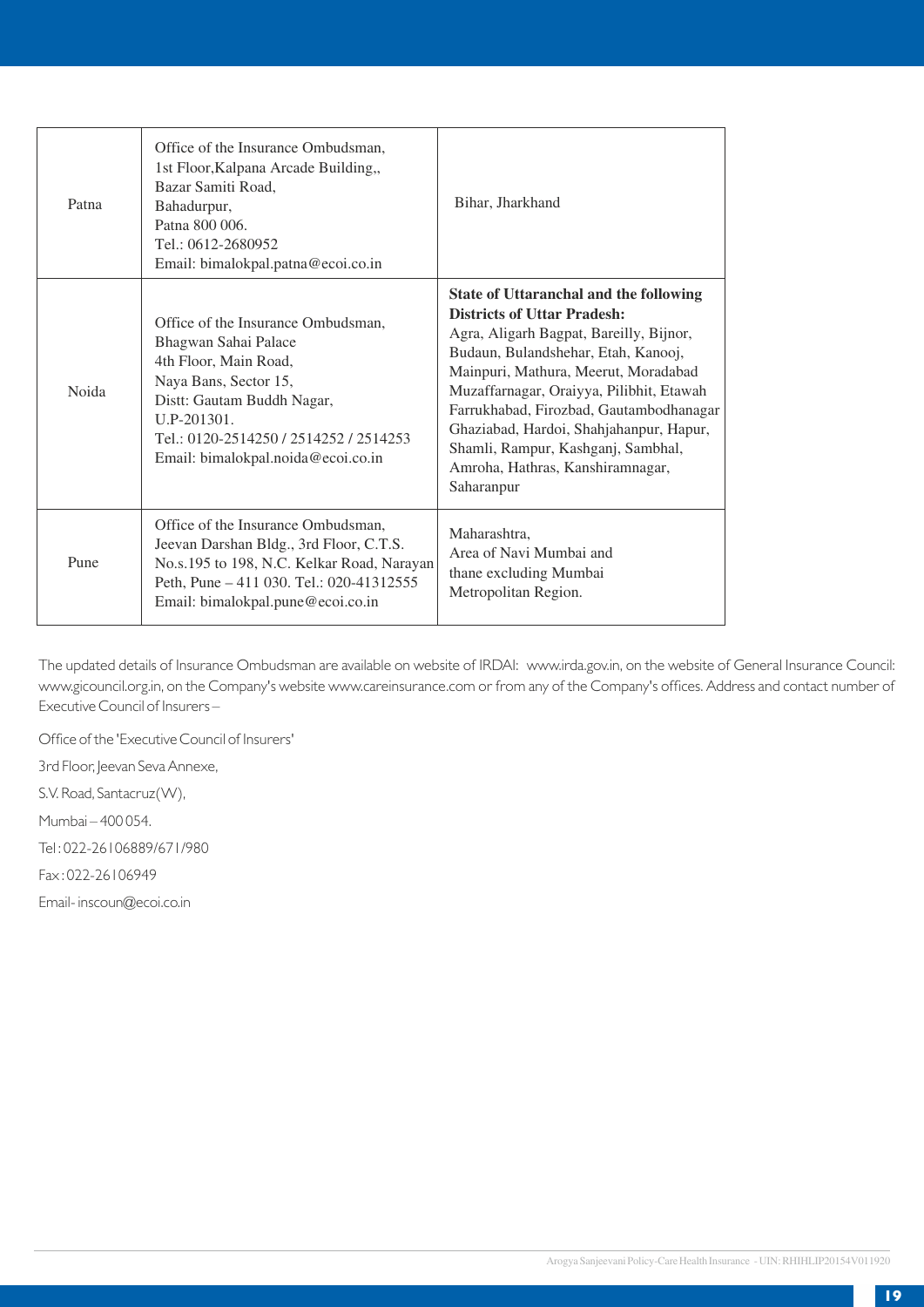# **Annexure C**

# **List of Hospitals where Claim will not be admitted**

| <b>Hospital Name</b>                                 | <b>Address</b>                                                                                                           |
|------------------------------------------------------|--------------------------------------------------------------------------------------------------------------------------|
| Nulife Hospital And Maternity Centre                 | 1616 Outram Lines, Kingsway Camp, Guru Teg Bahadur Nagar, New Delhi, Delhi                                               |
| Taneja Hospital                                      | F-15, Vikas Marg, Preet Vihar, New Delhi, Delhi                                                                          |
| Shri Komal Hospital & Dr.Saxena's<br>Nursing Home    | Opp. Radhika Cinema, Circular Road, Rewari, Haryana                                                                      |
| Sona Devi Memorial Hospital &<br>Trauma Centre       | Sohna Road, Badshahpur, Gurgaon, Haryana                                                                                 |
| Amar Hospital                                        | Sector-70, S.A.S.Nagar, Mohali, Sector 70, Mohali, Punjab                                                                |
| Brij Medical Centre                                  | K K 54, Kavi Nagar, Ghaziabad, Uttar Pradesh                                                                             |
| Famliy Medicare                                      | A-55, Sector 61, Rajat Vihar Sector 62, Noida, Uttar Pradesh                                                             |
| Jeevan Jyoti Hospital                                | 162, Lowther Road, Bai Ka Bagh, Allahabad, Uttar Pradesh                                                                 |
| City Hospital & Trauma Centre                        | C-1, Cinder Dump Complex, Opposite Krishna Cinema Hall, Kanpur Road,<br>Alambagh, Lucknow, Uttar Pradesh                 |
| Dayal Maternity & Nursing Home                       | No.953/23, D.C.F.Chowk, DLF Colony, Rohtak, Haryana                                                                      |
| Metas Adventist Hospital                             | No.24, Ring-Road, Athwalines, Surat, Surat, Gujarat                                                                      |
| <b>Surgicare Medical Centre</b>                      | Sai Dwar Oberoi Complex, S.A.B.T.V.Lane Road, Lokhandwala, Near Laxmi<br>Industrial Estate, Andheri, Mumbai, Maharashtra |
| Paramount General Hospital & I.C.C.U.                | Laxmi Commercial Premises, Andheri Kurla Road, Andheri, Mumbai, Maharashtra                                              |
| Gokul Hospital                                       | Thakur Complex, Kandivali East, Mumbai, Maharashtra                                                                      |
| Shree Sai Hospital                                   | Gokul Nagri I, Thankur Complex, Western Express Highway, Kandivali East,<br>Mumbai, Maharashtra                          |
| Shreedevi Hospital                                   | Akash Arcade, Bhanu Nagar, Near Bhanu Sagar Theatre, Dr. Deepak Shetty Road,<br>Kalyan D.C., Thane, Maharashtra          |
| Saykhedkar Hospital And Research<br>Centre Pvt. Ltd. | Trimurthy Chowk, Kamatwada Road, Cidco Colony, Nashik, Maharashtra                                                       |
| Arpan Hospital And Research Centre                   | No.151/2,Imli Bazar, Near Rajwada, Imli Bazar, Indore, Madhya Pradesh                                                    |
| Ramkrishna Care Hospital                             | Aurobindo Enclave, Pachpedhi Naka, Dhamtri Road, National Highway No 43,<br>Raipur, Chhattisgarh                         |
| Gupta Multispeciality Hospital                       | Aurobindo Enclave, Pachpedhi Naka, Dhamtri Road, National Highway No 43,<br>Raipur, Chhattisgarh                         |
| R.K.Hospital                                         | 3C/59, BP, Near Metro Cinema, New Industrial Township 1, Faridabad, Haryana                                              |
| Prakash Hospital                                     | D-12,12A,12B, Noida, Sector 33, Noida, Uttar Pradesh                                                                     |
| Aryan Hospital Pvt. Ltd.                             | Old Railway Road, Near New Colony, New Colony, Gurgaon, Haryana                                                          |
| Medilink Hospital Research Centre<br>Pvt. Ltd.       | Near Shyamal Char Rasta, 132, Ring Road, Satellite, Ahmedabad, Gujarat                                                   |
| Mohit Hospital                                       | Khoya B-Wing, Near National Park, Borivali(E), Kandivali West, Mumbai, Maharashtra                                       |
| Scope Hospital                                       | 628, Niti Khand-I, Indirapuram, Ghaziabad, Uttar Pradesh                                                                 |
| <b>Agarwal Medical Centre</b>                        | E-234,-, Greater Kailash 1, New Delhi, Delhi                                                                             |
| Oxygen Hospital                                      | Bhiwani Stand, Durga Bhawan, Rohtak, Haryana                                                                             |
| Prayag Hospital & Research Centre<br>Pvt. Ltd.       | J-206 A/1, Sector 41, Noida, Uttar Pradesh                                                                               |
| Palwal Hospital                                      | Old G.T. Road, Near New Sohna Mod, Palwal, Haryana                                                                       |
| B.K.S. Hospital                                      | No.18,1st Cross, Gandhi Nagar, Adyar, Bellary, Karnataka                                                                 |
| East West Medical Centre                             | No.711, Sector 14, Sector 14, Gurgaon, Haryana                                                                           |
| Jagtap Hospital                                      | Anand Nagar, Sinhgood Road, Anandnagar, Pune, Maharashtra                                                                |
| Dr. Malwankar's Romeen Nursing Home                  | Ganesh Marg, Tagore Nagar, Vikhroli East, Mumbai, Maharashtra                                                            |
| Noble Medical Centre                                 | SVP Road, Borivali West, Mumbai, Maharashtra                                                                             |
| Rama Hospital                                        | Sonepat Road, Bahalgarh, Sonipat, Haryana                                                                                |
| S.B.Nursing Home & ICU                               | Lake Bloom 16,17,18 Opposite Solaris Estate, L.T.Gate No.6,Tunga Gaon,<br>Saki-Vihar Road, Powai, Mumbai, Maharashtra    |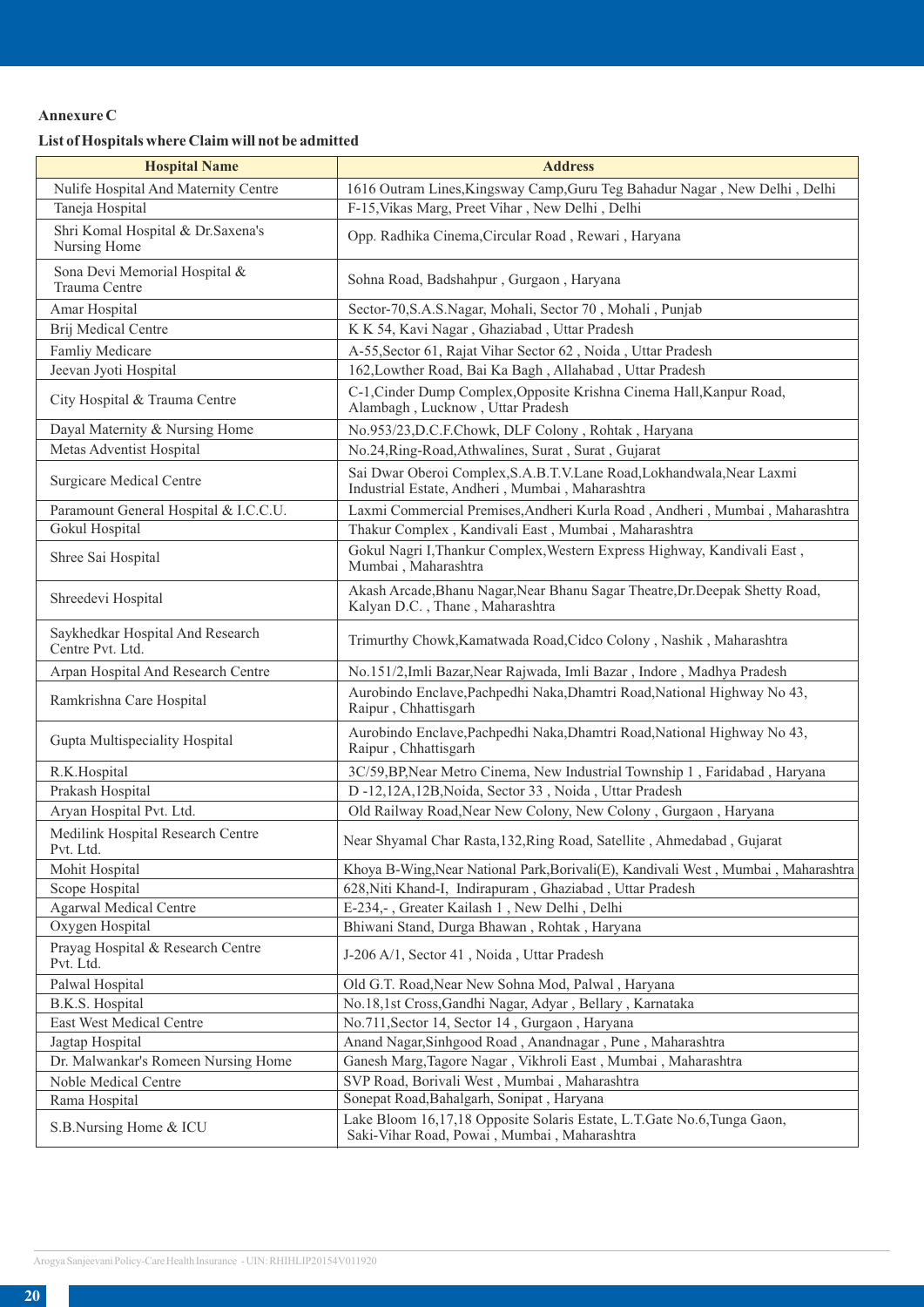| <b>Hospital Name</b>                                    | <b>Address</b>                                                                                             |
|---------------------------------------------------------|------------------------------------------------------------------------------------------------------------|
| Saraswati Hospital                                      | Divya Smruti Building, 1st Floor, Opp Toyota Showroom, Malad Link Road,<br>Malad West, Mumbai, Maharashtra |
| Shakuntla Hospital                                      | 3-B Tashkant Marg, Near St. Joseph Collage, Allahabad, Uttar Pradesh                                       |
| Mahaveer Hospital & Trauma Centre                       | 76-E, Station Road, Panki, Kanpur, Uttar Pradesh                                                           |
| Eashwar Lakshmi Hospital                                | Plot No. 9, Near Sub Registrar Office, Gandhi Nagar, Hyderabad, Andhra Pradesh                             |
| Amrapali Hospital                                       | Plot No. NH-34, P-2, Omega -1, Greater Noida, Noida, Uttar Pradesh                                         |
| Hardik Hospital                                         | 29c, Budh Bazar, Vikas Nagar, New Delhi, Delhi                                                             |
| Panvel Hospital                                         | Plot No. 260A, Uran Naka, Old Panvel, Navi Mumbai, Maharashtra                                             |
| Sona Medical Centre                                     | 5/58, Near Police Station, Vikas Nagar, Lucknow, Uttar Pradesh                                             |
| City Super Speciality Hospital                          | Near Mohan Petrol Pump, Gohana Road, Rohtak, Haryana                                                       |
| Navjeevan Hospital & Maternity Centre                   | 753/21, Madanpuri Road, Near Pataudi Chowk, Gurgaon, Haryana                                               |
| Abhishek Hospital                                       | C-12, New Azad Nagar, Kanpur, Kanpur, Uttar Pradesh                                                        |
| Raj Nursing Home                                        | 23-A, Park Road, Allahabad, Uttar Pradesh                                                                  |
| Saras Healthcare Pvt Ltd.                               | K-112, SEC-12 , Pratap Vihar, Ghaziabad, Uttar Pradesh                                                     |
| Aakanksha Hospital                                      | 126, Aaradhnanagar Soc, B/H. Bhulkabhavan School, Aanand-Mahal Rd., Adajan,<br>Surat, Gujarat              |
| Abhinav Hospital                                        | Harsh Apartment, Nr Jamna Nagar Bus Stop, Goddod Road, Surat, Gujarat                                      |
| Adhar Ortho Hospital                                    | Dawer Chambers, Nr. Sub Jail, Ring Road, Surat, Gujarat                                                    |
| Aris Care Hospital                                      | Arzoo Hospital                                                                                             |
| Auc Hospital                                            | B-44, Gujarat Housing Board, Pandeshara, Surat, Gujarat                                                    |
| Dharamjivan General Hospital &<br>Trauma Centre         | Karmayogi - 1, Plot No. 20/21, Near Piyush Point, Pandesara, Surat, Gujarat                                |
| Dr. Santosh Basotia Hospital                            | Bhatar Road, Bhatar Road, Surat, Gujarat                                                                   |
| God Father Hosp.                                        | 344, Nandvan Soc., B/H. Matrushakti Soc., Puna Gam, Surat, Gujarat                                         |
| Govind-Prabha Arogya Sankool                            | Opp. Ratna-Sagar Vidhyalaya, Kaji Medan, Gopipura, Surat, Gujarat                                          |
| Hari Milan Hospital                                     | L H Road, Surat, Gujarat                                                                                   |
| Jaldhi Ano-Rectal Hospital                              | 103, Payal Apt., Nxt To Rander Zone Office, Tadwadi, Surat, Gujarat                                        |
| Jeevan Path Gen. Hospital                               | 2Nd. Fl., Dwarkesh Nagri, Nr. Laxmi Farsan, Sayan, Surat, Gujarat                                          |
| Kalrav Children Hospital                                | Yashkamal Complex, Nr. Jivan Jyot, Udhna, Surat, Gujarat                                                   |
| Kanchan General Surgical Hospital                       | Plot No. 380, Ishwarnagar Soc, Bhamroli-Bhatar, Pandesara, Surat, Gujarat                                  |
| Krishnavati General Hospital                            | Bamroli Road, Surat, Gujarat                                                                               |
| Niramayam Hosptial & Prasutigruah                       | Shraddha Raw House, Near Natures Park, Surat, Gujarat                                                      |
| Patna Hospital                                          | 25, Ashapuri Soc - 2, Bamroli Road, Surat, Gujarat                                                         |
| Poshia Children Hospital                                | Harekrishan Shoping Complex 1St Floor, Varachha Road, Surat, Gujarat                                       |
| R.D Janseva Hospital                                    | 120 Feet Bamroli Road, Pandesara, Surat, Gujarat                                                           |
| Radha Hospital & Maternity Home                         | 239/240 Bhagunagar Society, Opp Hans Society, L H Road, Varachha Road,<br>Surat, Gujarat                   |
| Santosh Hospital                                        | L H Road, Varachha, Surat, Gujarat                                                                         |
| Sparsh Multy Specality Hospital &<br>Trauma Care Center | G.I.D.C Road, Nr Udhana Citizan Co-Op.Bank, Surat, Gujarat                                                 |

# **Notes:**

1. For an updated list of Hospitals, please visit the Company's website.

2. Only in case of a medical emergency, Claims would be payable if admitted in the above Hospitals on a reimbursement basis.